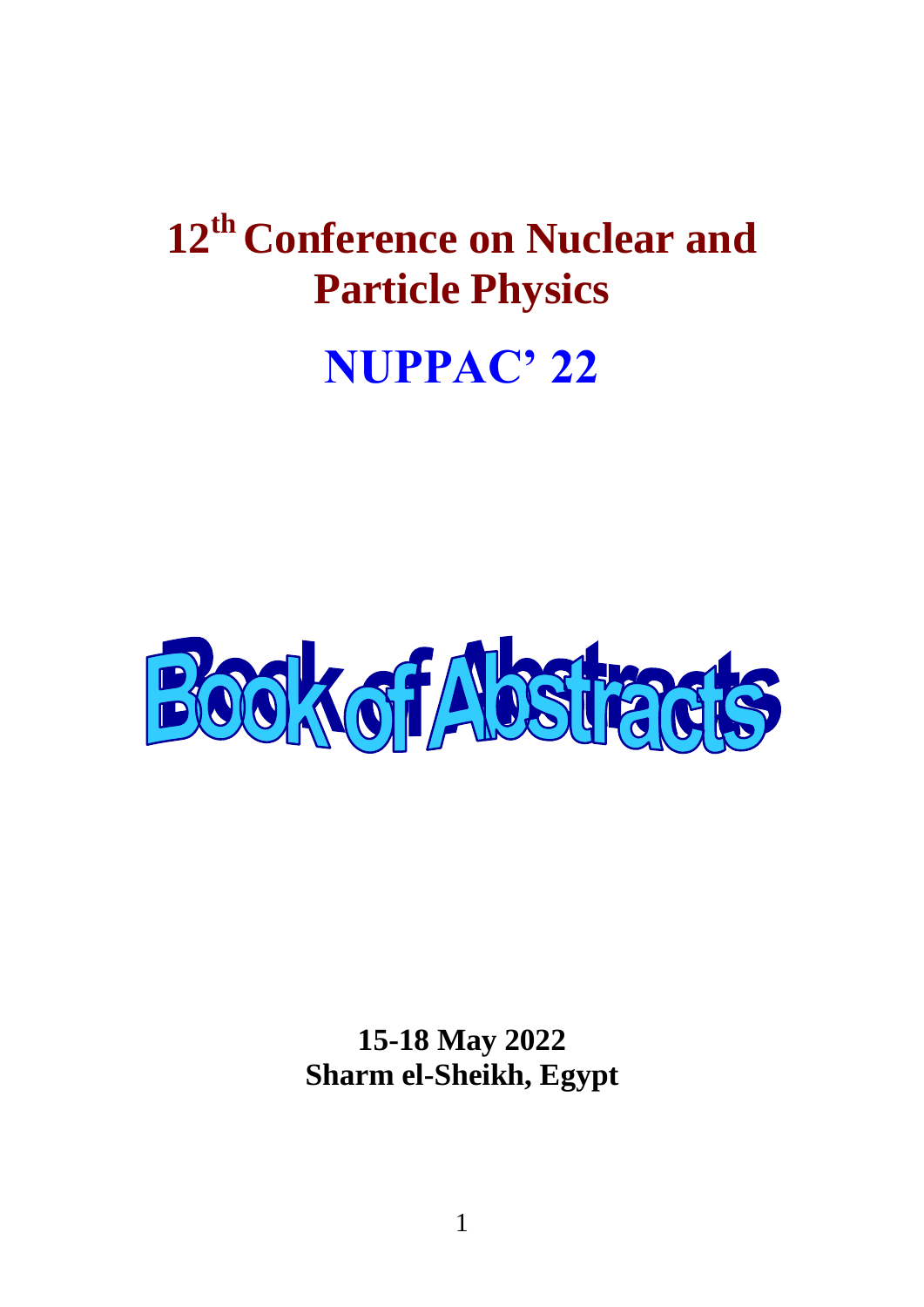# **Conference Scientific Sessions**

# **Sunday, 15 May 2022**<br>17:30 - 17:45 Confe

Conference Opening

# **Monday, 16 May 2022**

| $9:30 - 11:00$  | Session Oral-1       |
|-----------------|----------------------|
| $11:00 - 12:30$ | <b>Session PKL-1</b> |
| $14:30 - 16:00$ | Session Oral-2       |
| $16:00 - 17:30$ | Session Oral-3       |
| $16:00 - 17:00$ | <b>Session PS</b>    |
|                 |                      |

# **Tuesday, 17 May 2022**

| $9:30 - 11:00$  | Session Oral-4    |
|-----------------|-------------------|
| $11:00 - 12:30$ | Session PKL-2     |
| $14:30 - 15:30$ | <b>Session RT</b> |

# **Wednesday, 18 May 2022**

| $9:30 - 10:30$  | Conference recommendations |
|-----------------|----------------------------|
| $10:45 - 11:00$ | Conference Closing         |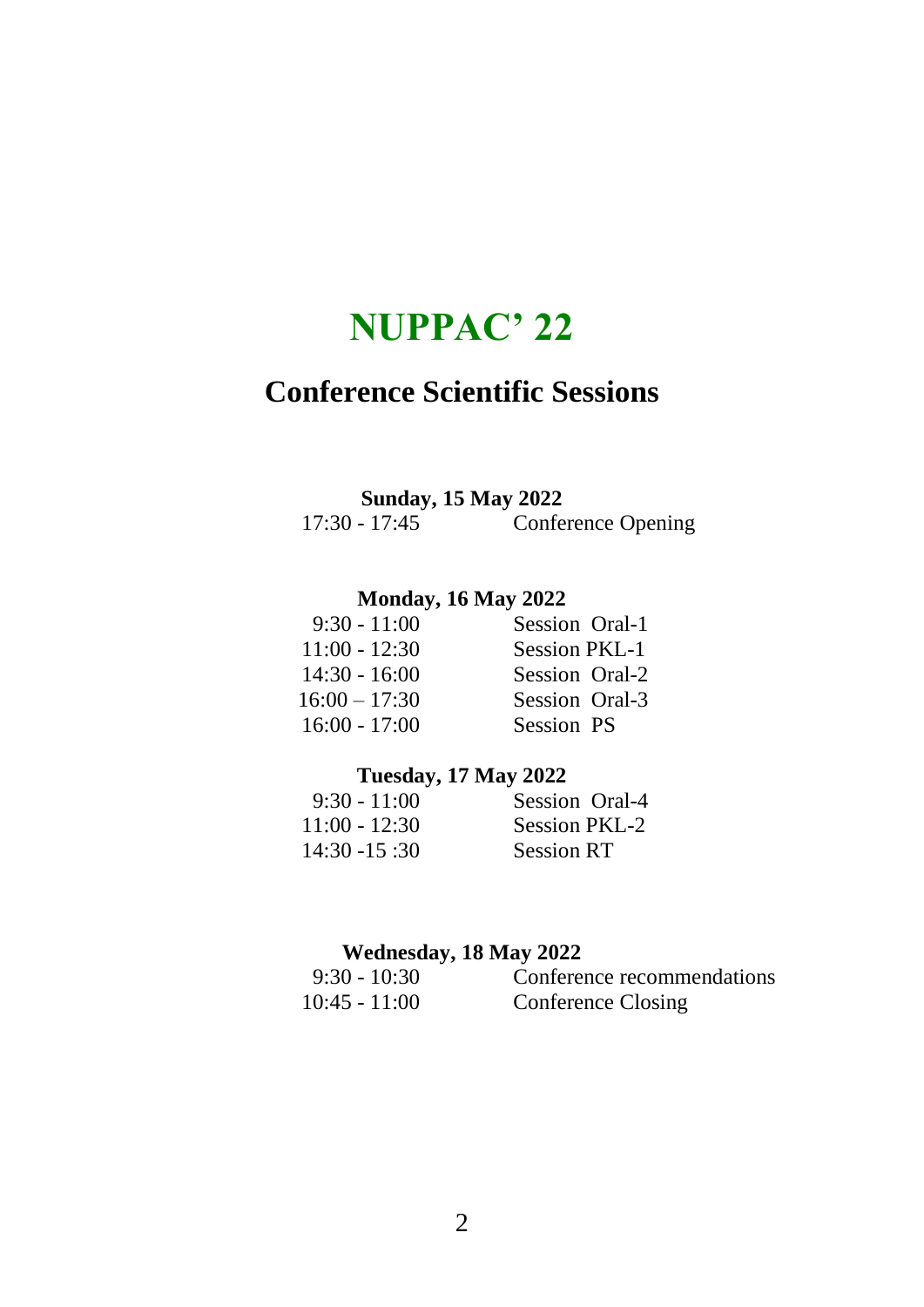# **Conference Timetable**

| Time              | Sun., 15<br>May                     | Time              | Mon., 16<br>May  | Tue., 17<br>May.   | Time              | Wed., 18<br>May              |
|-------------------|-------------------------------------|-------------------|------------------|--------------------|-------------------|------------------------------|
| 7:00              | Gathering<br>AEA Site,<br>Nasr City | $8:00-$<br>9:00   | <b>Breakfast</b> | <b>Breakfast</b>   | $8:00-$<br>9:00   | <b>Breakfast</b>             |
| 7:30              | <b>Departure</b><br>Cairo           | $9:30-$<br>11:00  | Oral-1           | Oral-4             | $9:30-$<br>11:00  | $\mathbf{CS}$                |
| 11:00-<br>11:30   | Mid-way Rest                        | $11:00-$<br>12:30 | <b>PKL-1</b>     | PKL-2              | 11:30-<br>11:45   | Hotel<br>Check-Out           |
| 15:30             | Arrival<br>Sharm el-<br>Sheikh      | $13:00-$<br>14:00 | Lunch            | Lunch              | 12:30             | <b>Departure</b><br>to Cairo |
| 15:30             | Hotel Check-<br>In                  | $14:30-$<br>16:00 | Oral-2           | RT                 |                   |                              |
| $15:30-$<br>17:30 | Lunch<br>H Accommo<br>dation        | $16:00-$<br>17:30 | Oral-3           | Sharm              | 16:00-<br>16:30   | Mid-way<br>Rest              |
| $17:30-$<br>17:45 | <b>OS</b>                           | 16:00-<br>17:00   | <b>Poster</b>    | <b>Attractions</b> |                   |                              |
| 19:00-<br>21:00   | Dinner                              | 19:00-<br>21:00   | Dinner           | Dinner             | $19:00-$<br>19:30 | Arrival<br>Cairo             |
| $21:00-$<br>23:00 | Free Evening                        | $21:00-$<br>23:00 | Cult<br>Evening  | Free Evening       |                   |                              |

# **Programme abbreviations**

| - OS | <b>Opening Session</b> | <b>PS</b> | Poster Session         |
|------|------------------------|-----------|------------------------|
| PKL  | Plenary/Keynote Talks  | <b>RT</b> | Round Table Discussion |
| Oral | Oral Session           | <b>CS</b> | <b>Closing Session</b> |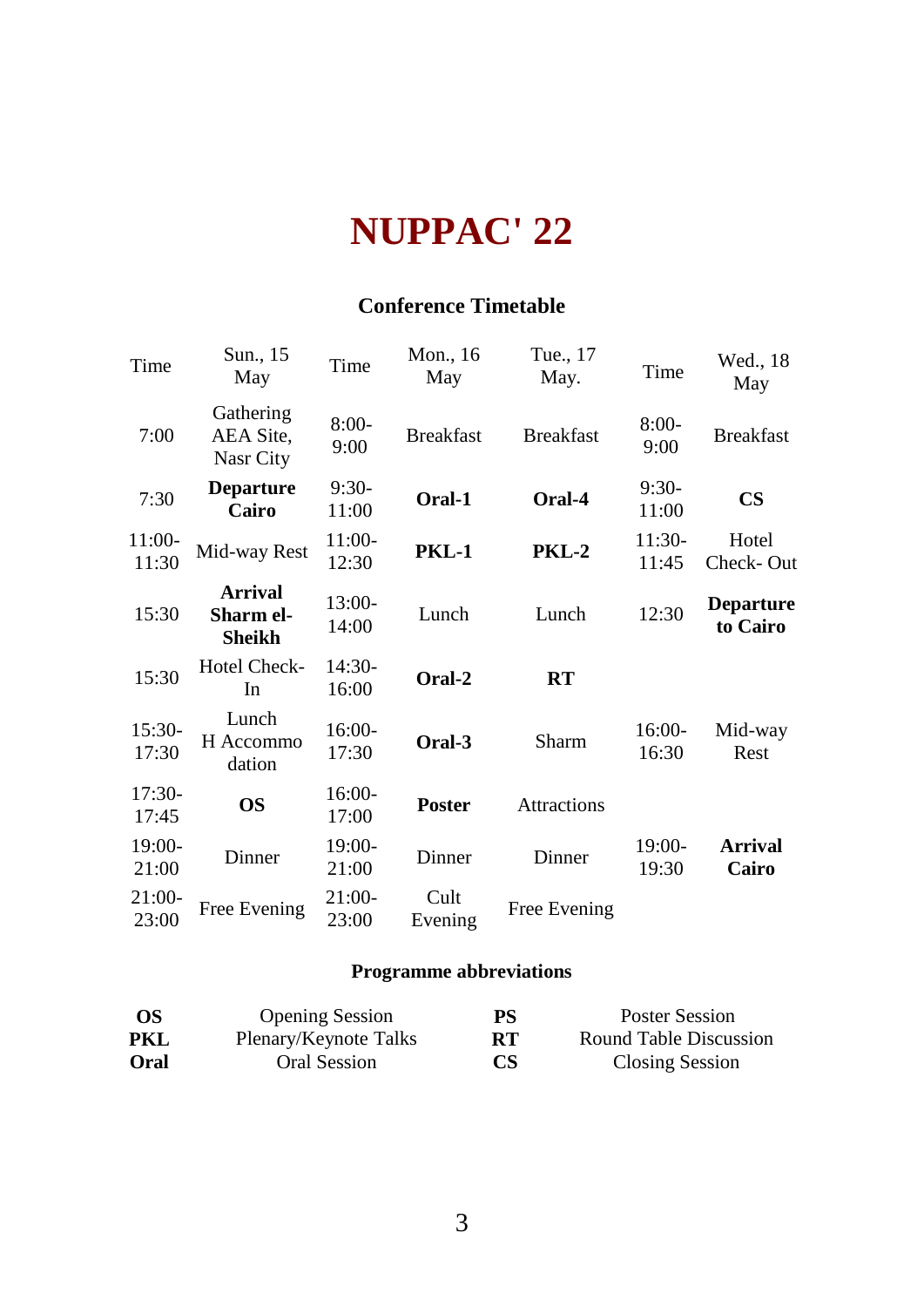# *Conference Abstracts Arranged by Receiving Date*

(Numbered according to the list of abstracts on the conference web site)

**1-**

# **DETERMINATION OF ATMOSPHERIC BOUNDARY LAYER HEIGHTS BY RADIOSONDE DATA** *(O1)*

# **Medhat M. Abdelaal Soliman**

*Siting & Environmental Department, Nuclear & Radiological Safety Research Center, Atomic Energy Authority, Cairo, Egypt [abdelaalmedhat@yahoo.com](mailto:abdelaalmedhat@yahoo.com)*

The heights of atmospheric boundary layer (ABL) are considerable one of the most important parameters for meeting regulatory requirements and assessing the site for construction of nuclear power plants. Therefore, collecting the meteorological data from the Integrated Global Radiosonde Archive (IGRA) version 2, for City of Mersa Matruh, which are coastal city located about 240 km west of Alexandria. Based on parcel method, mixing layer height (MLH), is the lower bound of the ABL height, is computing by a dedicated computer program. The parcel method depends on the calculation of virtual potential temperature as well as other relevant moisture variables. The upper layer meteorological data for 2019 are used; the methodologies are presents with analyzing the results. Monthly mixing height data are recommending from Regulatory Guide 4.2, revision 3, for preparation of environmental reports for site permission of Nuclear Power Plants.

### **2-**

# **DESIGN AND CONSTRUCTION STATUS OF THE MU2E CRYSTAL CALORIMETER** *(O2)*

### **Simone Donati**

*University of Pisa and INFN Pisa, Italy*

The Mu2e experiment at Fermi National Accelerator Laboratory searches for the charged-lepton flavor violating neutrino-less conversion of a negative muon into an electron in the field of an aluminum nucleus. The dynamics of such a process is well modeled by a two-body decay, resulting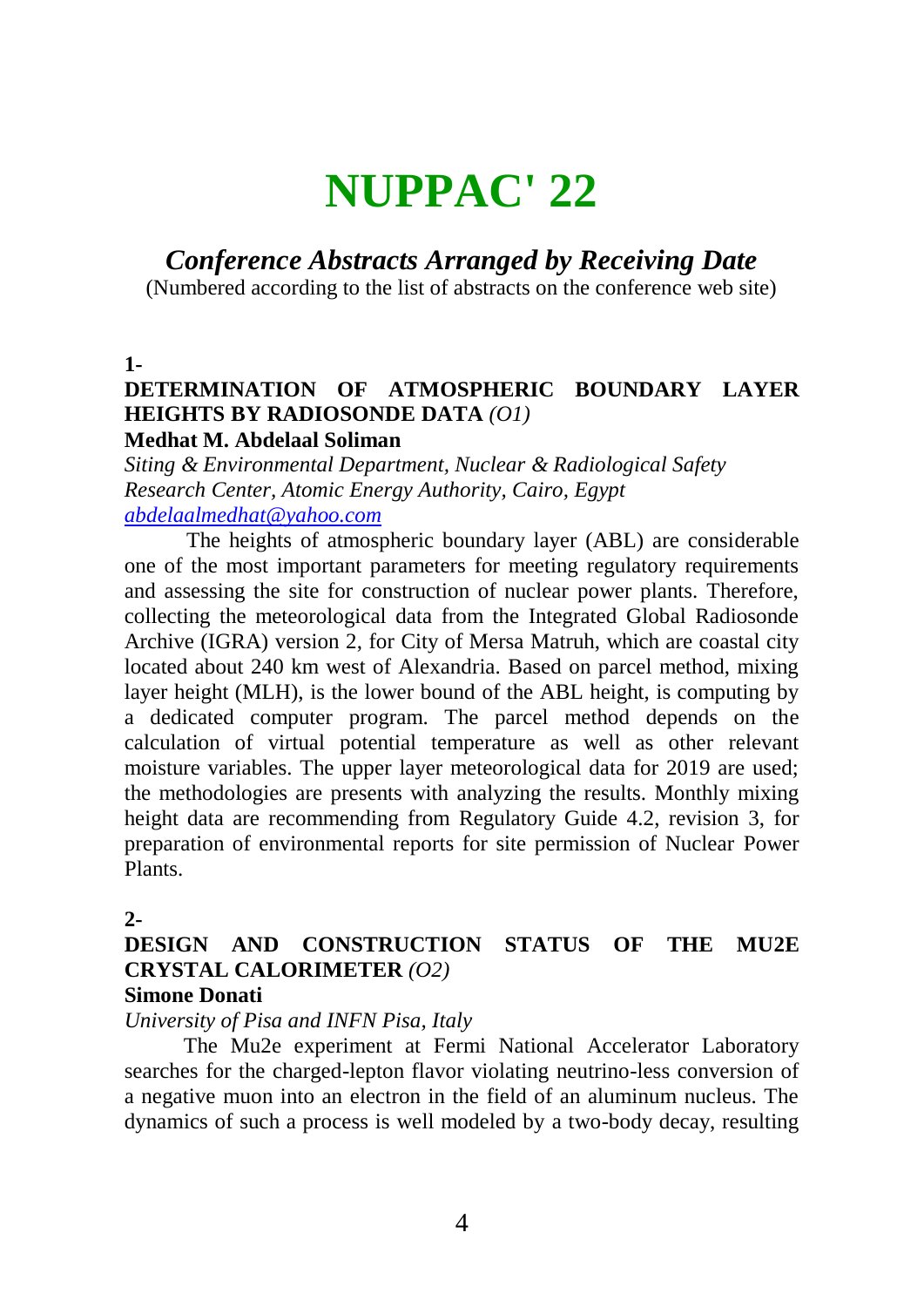in a mono-energetic electron with energy slightly below the muon rest mass (104.967 MeV). Mu2e will reach a single event sensitivity of about  $3x10^{-17}$ that corresponds to four orders of magnitude improvement with respect to the current best limit. The calorimeter requirements are to achieve an energy resolution better than 10% and a timing resolution better than 500 ps at 100 MeV in order to provide the needed  $&\#120583$ ;/e particle identification, an online trigger filter while aiding the track reconstruction capabilities. It consists of two disks of undoped CsI crystals, each one read out by two large area UV-extended SiPMs. In this talk, the status of construction and QC performed on the produced crystals and photosensors, the development of the rad-hard electronics and the most important results of the irradiation tests done on the different components are summarized. The production of electronics is underway and we will summarize the QC test performed on the analog electronics and on the integrated SIPM+FEE units. Construction of the mechanical parts is also progressing well. Status and plans for the final assembly are also described. We expect to start assembly of the disk in summer 2021 assuming that the pandemics status will allow the INFN team to be present at Fermilab. In the meanwhile, a complete vertical slice test with the final electronics is in progress on the large calorimeter prototype. dubbed Module-0, at the Frascati Cosmic Rays test stand. First calibration and performance results will be shown.

#### **3-**

### **ABOUT THE ENERGY SOURCE THE SUN** *(O3)* **Slavik Avagyan**

### *National Polytechnic University of Armenia, Gyumri Campus, Armenia [slavikavagyan@yahoo.com](mailto:slavikavagyan@yahoo.com)*

In the work, the mass of the Sun itself is substituted as the basis of the energy source of the Sun. Rather, the energy of its gravitational field. As you know, there are particles in outer space and, as it is believed, in each 1cm3 volume, on average, there is one hydrogen atom. Each body that is in this environment attracts these particles. Particles in the body's gravitational field acquire kinetic energy equal to

$$
E = Mah , \t\t(1)
$$

which is then transferred to the attracting body (star, planet, etc.) in the form of heat. Rather, the kinetic energy of the particles is converted to thermal energy. In the formula M is the mass of a particle,  $\alpha$  is the gravitational acceleration of a given body, h is the distance of a particle from a celestial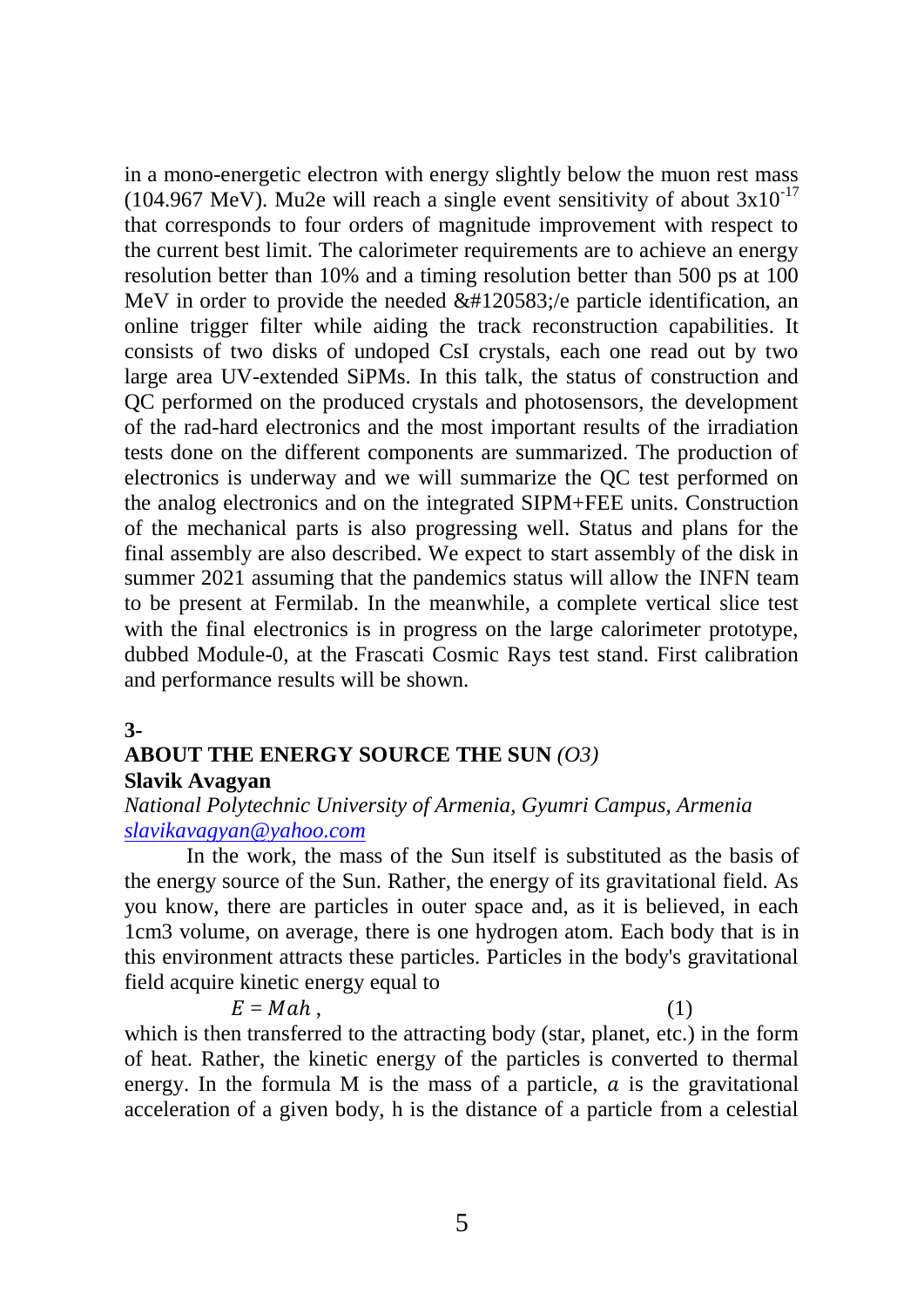body. As a result, hydrogen atoms penetrating into the body transfer their kinetic energy in the form of heat. Thus, celestial bodies (stars, planets) provide their energy with the field of attraction, which they have created by their own mass.

The same mechanism inside the Sun generates its colossal energy (temperature).

And why some of the celestial bodies are stars and some are planets? Since stars have a huge mass, the gravity of the star is so strong that it prevents the rapid removal of the resulting temperature. As a result, an excessively high temperature accumulates inside the stars, the destruction of atomic nuclei begins and colossal energy is released. And the star starts to "burn". According to the corresponding calculations, it turns out that the energy acquired by a celestial body from the attraction of hydrogen particles according to (1) is equal to

 $E = \int 10^6 m_H R_\infty R^\circ \, GM \, r^2 \, 4\pi r^2 (r - R^\circ) \, dr,$  (2)

where  $R_{\infty}$  - is the assumed boundary of the field of attraction of bodies,  $R^{\circ}$  is the radius of the body,  $m_H$  - is the mass of the hydrogen atom, G is the gravitational constant  $G = 6.672 \times 10^{-11} m^3 \cdot \text{kg} \cdot s^2$ , M is the mass attracting body. To consider the proposed model reliable, we calculate the energy acquired by the Sun.

For the Sun we have:  $M=MQ=10^{30}$  kg is the mass of the Sun;  $R \circ = 6.96 \times 10^8$  m -the radius of the Sun.  $R_{\infty}$  -take the distance from the Sun to the planet Pluto, which is  $R_{\infty} = 6x10^{12}$  m. Then, according to formula (2), the energy received by the Sun will be  $E=5.1x10^{32} ergs$ . And the total amount of energy emitted by the Sun per unit of time is equal to  $E=3.8x10^{33}$  ergs.

Thus, for the Sun, the result is stunning — the energy acquired by the Sun and the energy emitted by the Sun are approximately equal. Thus, the proposed model about the source of the Sun's energy is substantiated by the fact that the energy acquired by the Sun and the energy emitted into the environment are equal.

**4-**

### **ARBITRARY FRACTIONAL CHARGES IN THE COLLECTIVE EXCITATIONS OF THE GLASSY STATE OF MATTER** *(O4)* **Giancarlo Jug**

*DiSAT, Università dell'Insubria, Via Valleggio 11, 22100 Como, Italy [giancarlo.jug@uninsubria.it](mailto:giancarlo.jug@uninsubria.it)*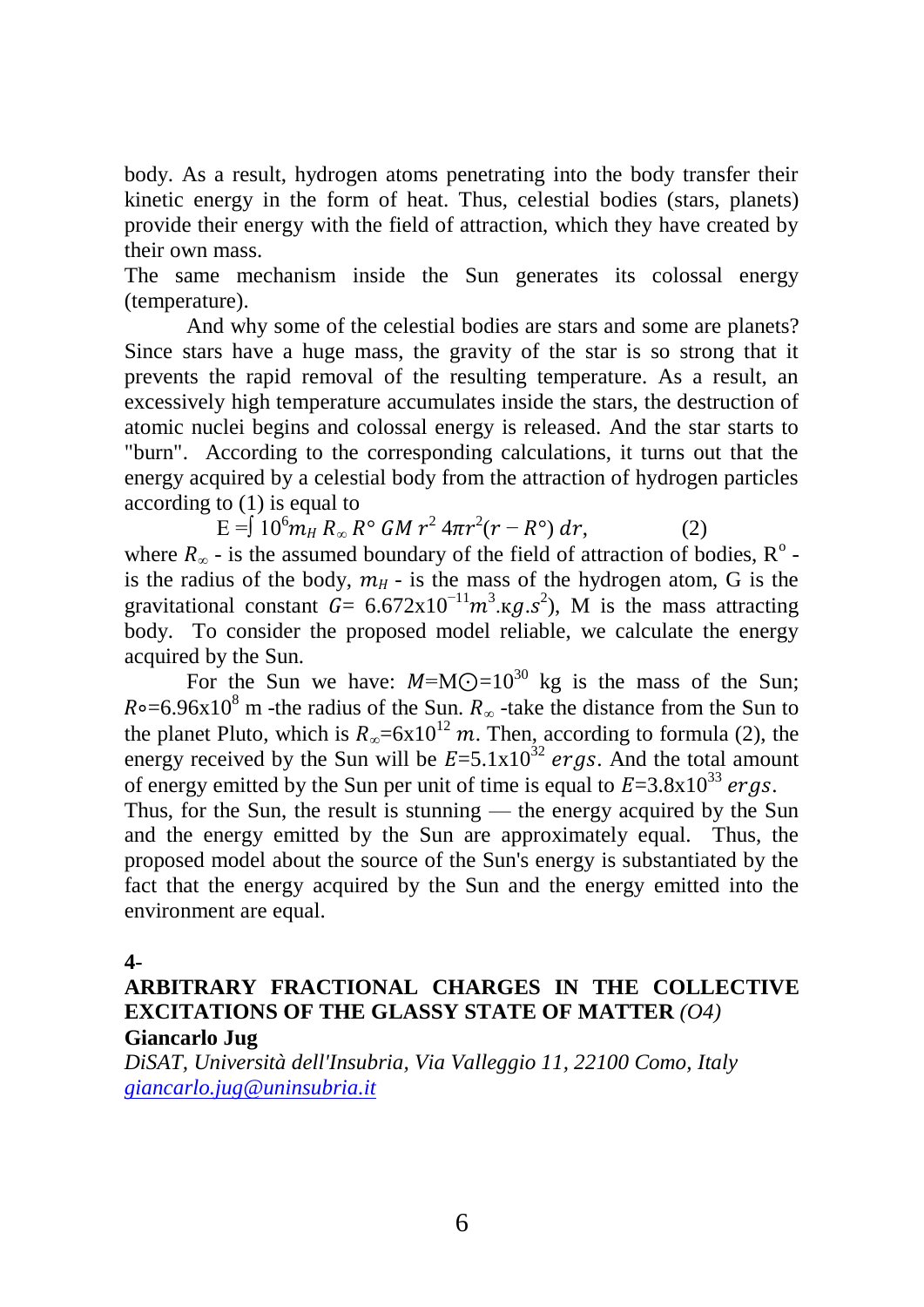As is well established, known elementary particles have electric charges that are e,  $(2/3)e$  or  $(1/3)e$  and sign + or -. However, in condensed matter physics collective excitations have been found that behave like elementary particles to all extents and purposes and, beside -e, +e, in the case of the two-dimensional electron gas in a strong magnetic field a plethora of fractional charges have been discovered: e/3, e/5, e/7 ... and some other multiples thereof.

In this talk I shall argue that in the case of glasses, common substances known to man since antiquity, low-lying excitations carrying arbitrarily small fractions of e (e/R with R typically a large real number) exist all the time at sufficiently low temperatures. This because of the real structure of glasses at intermediate-range length scales: not homogeneously disordered liquids that have become dynamically arrested, but cellular structures that are close-packed and contain fluid-like matter in-between the cells. These fluid atomic particles are charged -e, -2e etc. and spinless and attach themselves to the outer walls of solid-like nanoscopic-size cells that jam-pack and generate strong interactions amongst the trapped fluid particles. The strong correlation in the spaces between the better-ordered cells are responsible for the renormalized  $e/R$  charge of the elementary excitations in the spaces between the cells and R depends on the number of elementary ions on the walls and the ratio between electrostatic interactions and elementary tunneling parameters.

I will present experimental evidence for the existence of these new surprising elementary localized excitations in glasses and explain why their arbitrarily small charge allows for their treatment as independent collective degrees of freedom. The nature of the quasiparticles is akin to anyons and this represents a new development in quantum mechanics.

#### **5-**

# **SYNTHESIS OF ELEMENTS FROM THE BIG BANG TO THE CURRENT EPOCH** *(O5)*

#### **M.N.H. Comsan**

*Egyptian Nuclear Physics Association (ENPA), Cairo, Egypt [comsanmn@gmail.com](mailto:comsanmn@gmail.com)*

The Big Bang Model is known to complement our knowledge on universe and its evaluation over time. For this, the article outlines the universe epochs from the point of space-time singularity to the current time. It reviews the problem of accelerating expansion of the space (universe)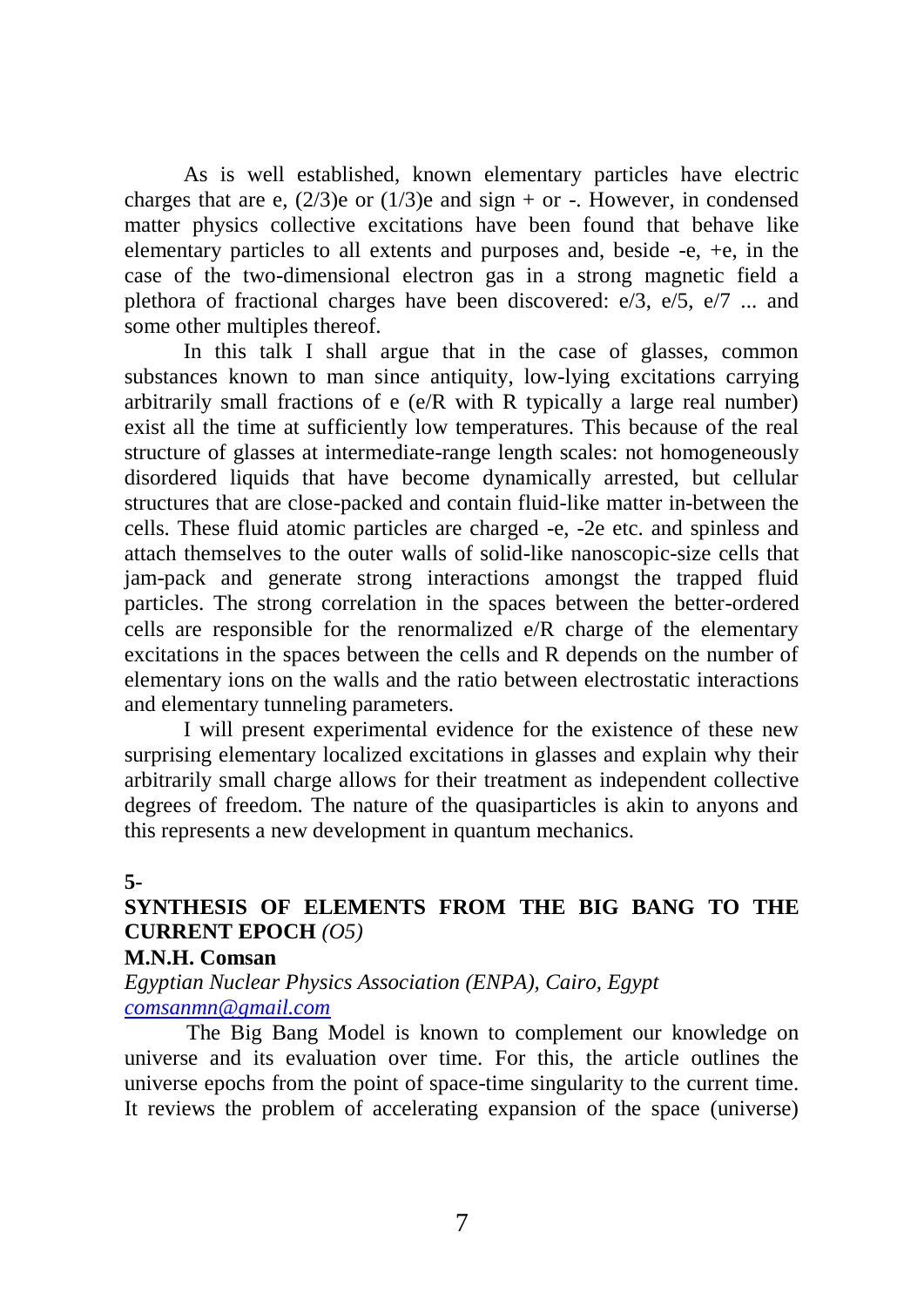within the framework of the theory of General Relativity, and the role of dark energy in the GR cosmological constant Λ. The article also addresses the fundamental issues of nucleosynthesis and their relation to stellar evolution. It discusses the different processes, cycles and chains that are responsible for the formation of complex nuclei from the primordial hydrogen nuclei, and ending by the naturally occurring heavy elements.

**6-**

# **INFLUENCE OF HEAT TREATMENT ON THE CRYSTALLITE SIZE, STRUCTURAL, ELASTIC AND MAGNETIC PROPERTIES OF COBALT FERRITE NANOPARTICLES** *(P1)*

**T.M. Ali<sup>1</sup> , S.M. Ismail<sup>1</sup> , N.I. Abu-Elsaad<sup>2</sup> , M.A. Abdo<sup>2</sup> , and M.Yehia<sup>1</sup>** *<sup>1</sup>Reactor Physics Department, Nuclear Research Center, Atomic Energy Authority, Cairo, 13759, Egypt,*

*<sup>2</sup>Physics Department, Faculty of Science, Zagazig University, Egypt [taghreedmah.91@gmail.com](mailto:taghreedmah.91@gmail.com)*

The  $CoFe<sub>2</sub>O<sub>4</sub>$  structure and magnetic characteristics were studied. The citrate nitrate combustion process was synthesized with cobalt ferrite. For all prepared samples, the x-ray diffraction analysis (XRD) illustrated a single phase cubic structure. The particle size has been found to depend heavily on the thermal treatment. The formation of nanoparticles with Spherical shape has been confirmed in high-resolution transmission electron microscopy (HRTEM). The two characteristic bands of ferrite have been observed by Fourier Transform Infrared Spectroscopy (FTIR). The M-H curve provided details about magnetic parameters such as magnetization of saturation and coercivity (Hc).

**7-**

# **SPOT LIGHT ON EGYPTIAN REGULATIONS DEALING WITH DANGEROUS MATERIALS EMITTING IONIZING RADIATION**  *(O6)*

# **M.A.M. Gomaa**

*Atomic Energy Authority, Cairo, Egypt [mamgomaa@gmail.com](mailto:mamgomaa@gmail.com)*

Egyptian nuclear and radiological laws and regulations are classified into two categories as follows: The pre 20l0 period which covered the period from 1960 till 2008, and the post 2010 period covering the period from 2010.The aim of the present work is to throw some light on the 2008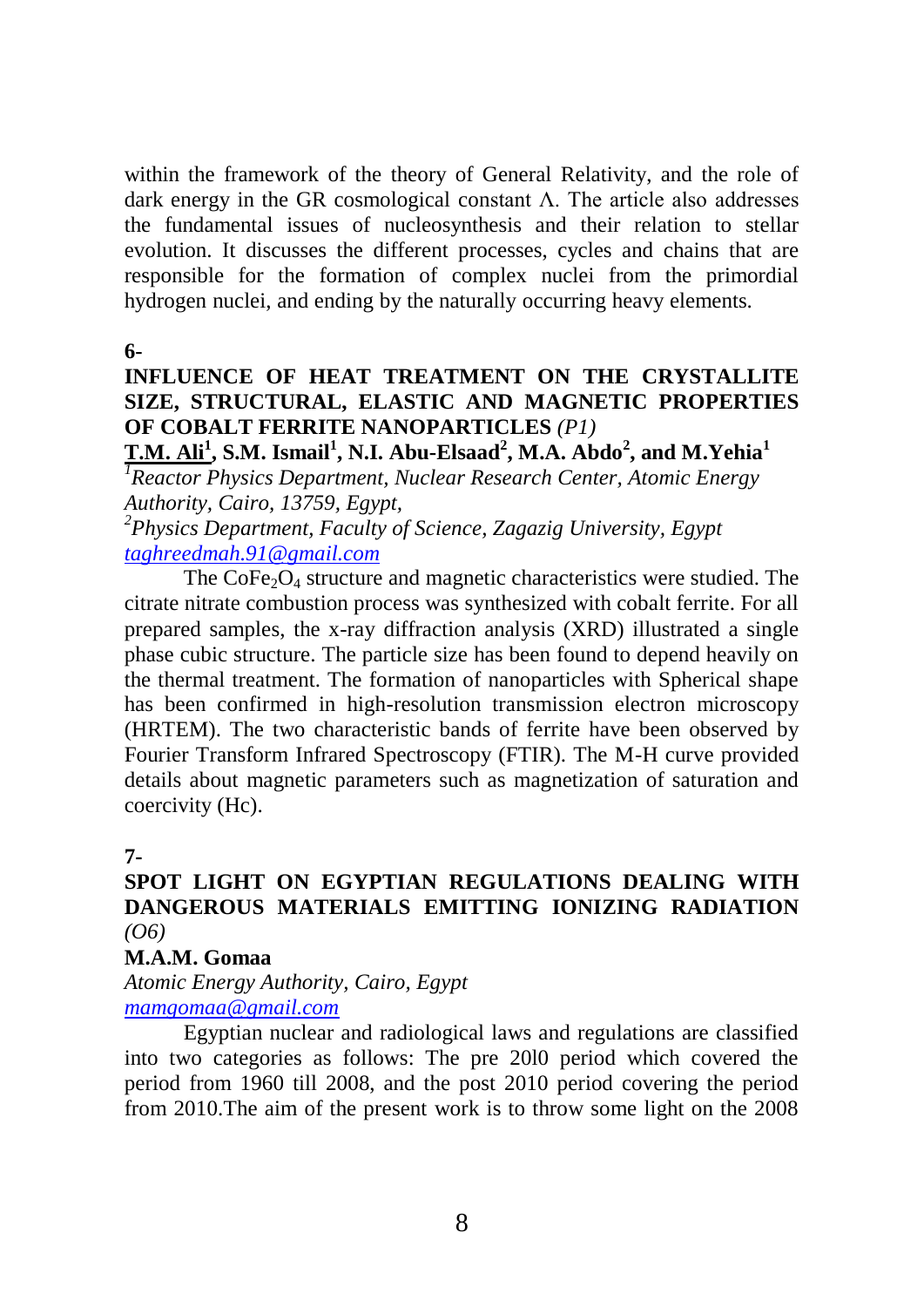regulation dealing with dangerous waste materials emitting ionizing radiations. The 2008 regulation was issued by the decree of Minister of Electricity and Energy following Egyptian Environment Regulation Act issued in 1995.

In brief it recognize dangerous materials as waste materials if it activity concentrations exceeding exemption level. It categorized in three parts, these are:

1- Activity concentration in the used radioactive sealed and unsealed sources,

2- Activity concentration in Uranium and thorium waste ores,

3- Uranium , thorium and potassium specific activity of waste resulting from use of natural materials from different ores and metals and building materials which is excreted from the earth through mines and quarries.

Furthermore inter comparison between Egyptian activity concentration values is compared with latest values issued by international organizations such as ICRP, IAEA and the European legislations.

#### **8-**

## **FAST NEUTRON DOSE DETERMINATION AND CHARGED PARTICLE IDENTIFICATIONS BY NTDS** *(O7)*

### **E. H. Ghanim<sup>1</sup> , S.M. Othman<sup>2</sup> , A. Hussein<sup>2</sup> , H. El-Samman<sup>2</sup> and A. El-Sersy<sup>3</sup>**

*<sup>1</sup>Basic Sciences Depart, Faculty of Technology and Education, Beni-Suef University, Beni-Suef, Egypt.* 

*<sup>2</sup> Physics Department, Faculty of Science, Menoufiya University, Shebin El-Koam, Egypt.* 

*3 Ionizing Radiation Depart, National Institute for Standards (NIS), Tersa Street, El Haram Giza, 12211 Egypt.*

*[emadhamed\\_65@yahoo.com](mailto:emadhamed_65@yahoo.com)*

In this work, nuclear track detectors, NTDs, (CR-39, CN-85) were used in charged particle identifications and dose determination. CR-39 etching conditions of 6N-NaOH at 60°C were used which lead to a value of 0.9 μm/hr and registration efficiency better than 90 %. CR-39 characterizations were carried out through detailed studies which relate alpha energies with both track diameter and critical angle of etching at different removal layers. CR-39; NTDs were used in the registration of fast neutron-induced-proton tracks as a result of neutron interaction with the constitute atoms of the detector. Induced-proton track density (ρ) was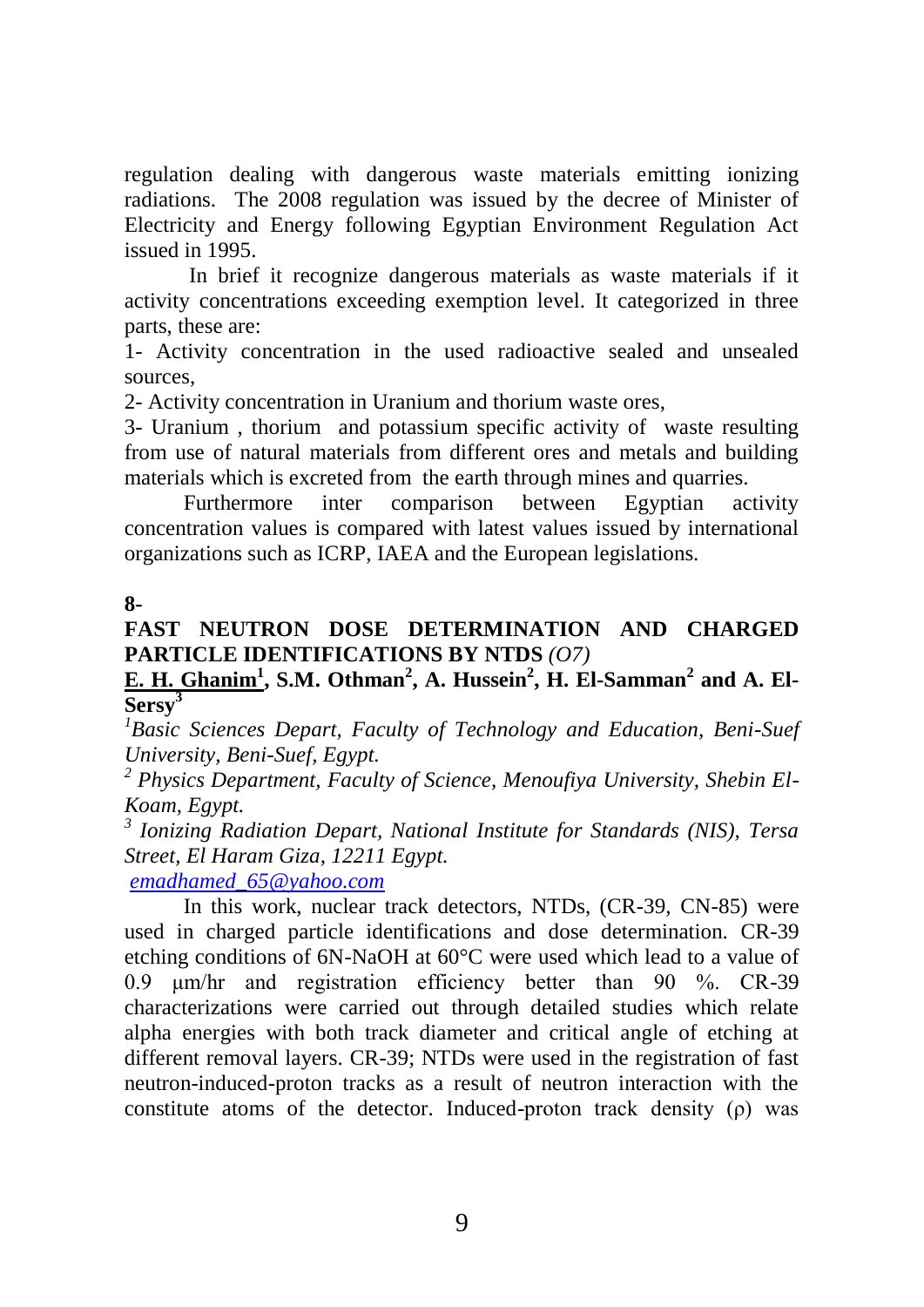studied with etching times at various fast neutron doses  $(D_{fn})$  from 1.54 up to ≈44 mSv. The exponentially dependence between  $\rho$  and  $D_{fn}$  was found at h≈11um, were occurred and given by the formula:  $D_{fn}$  =  $1.27 \exp(0.067\rho) \exp(0.067\rho)$ . An empirical formula to relate proton energy, Ep and its (dE/dx)p in CR-39 was found to be Ep=170.031(dE/dx)−1.518.

Results of this study are discussed within the framework of nuclear track formation theories and etching mechanism in nuclear track detectors.

*Keywords:* CR-39, NTDs, fast neutron, proton tracks, dE/dx, fast neutron dose.

#### **9-**

#### **NEUTRON INDUCED REACTIONS ON OBSERVATIONALLY STABLE TANTALUM ISOTOPES** *(O8)*

#### **M. Tohamy, M.N.H. Comsan, and Elsayed K. Elmaghraby**

*Experimental Nuclear Physics Department, Division of Basic Nuclear Science, Egyptian Atomic Energy Authority, Cairo 13759, Egypt [e.m.k.elmaghraby@gmail.com](mailto:e.m.k.elmaghraby@gmail.com)*

Studies on <sup>182</sup>Ta formation and de-excitation have been achieved. The thermal neutron cross-section for the  $^{181}Ta(n, \gamma)^{182}Ta$  reaction was measured by the activation method. The experimental samples with and without Cd shield case in 1 mm wall thickness were irradiated in an isotopic neutron field of the  $241$  Am-Be neutron source. The induced activities in the samples were measured by high-resolution gamma-ray spectrometry of type HPGe detector. The thermal neutron cross-section for  $^{181}$ Ta(n,γ)<sup>182</sup>Ta reaction has been obtained relative to the reference value,  $σo = 20.0$ \$\pm\$4 b for the  $^{115}$ In(n,γ)<sup>116m</sup>In reaction as a single comparator. This result is discussed and compared with previous measurements and the evaluated data in ENDF and JENDL. The cross-section result obtained for  $^{181}$ Ta(n,  $\gamma$ )<sup>182</sup>Ta reaction is in good agreement with the results of recent investigations.

#### **10.**

# **SPECTROSCOPIC INVESTIGATIONS OF ELECTRON BEAM IRRADIATED POLYCARBONATE FILMS** *(P2)* **M.F. Zaki<sup>1</sup> and A.M. Rashad<sup>2</sup>**

*<sup>1</sup>Experimental Nuclear Physics Department, Nuclear Research Center (NRC), Egyptian Atomic Energy Authority (AEA), P.O. 13759, Abu Zaabal, Cairo, Egypt*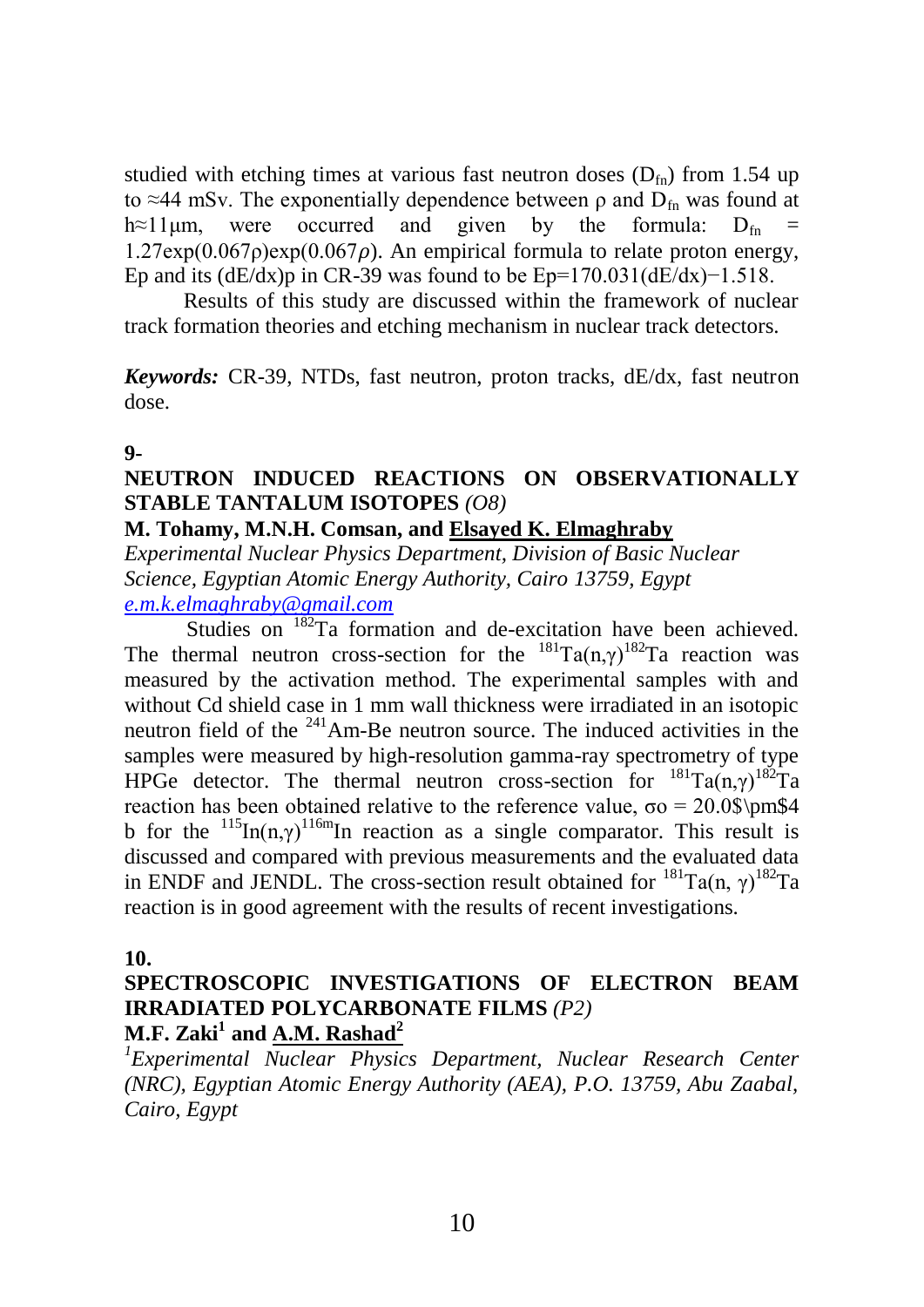*<sup>2</sup> Accelerators and Ion Sources Department, Nuclear Research Center, Egyptian Atomic Energy Authority, Egypt, Central laboratory for Elemental and Isotopic Analysis, Nuclear Research Center (NRC), Egyptian Atomic Energy Authority (AEA), P.O. 13759, Abu Zaabal, Cairo, [Egyptrashad119@yahoo.com](mailto:Egyptrashad119@yahoo.com)*

#### **(Abstract not available)**

#### **11-**

# **PHOTOPHYSICAL PROPERTIES OF POLYMERIC TRACK DETECTORS UNDER X-RAY IRRADIATION** *(P3)* **M.F. Zaki<sup>1</sup> and A.M. Rashad<sup>2</sup>**

*<sup>1</sup>Experimental Nuclear Physics Department, Nuclear Research Center (NRC), Egyptian Atomic Energy Authority (AEA), P.O. 13759, Abu Zaabal, Cairo, Egypt* 

*<sup>2</sup> Accelerators and Ion Sources Department, Nuclear Research Center, Egyptian Atomic Energy Authority, Egypt, Central laboratory for Elemental and Isotopic Analysis, Nuclear Research Center (NRC), Egyptian Atomic Energy Authority (AEA), P.O. 13759, Abu Zaabal, Cairo, [moha1016@yahoo.com](mailto:moha1016@yahoo.com)*

In the present work, polymeric track detectors were irradiated with different doses of x-ray irradiation. The photophysical properties in the xray irradiated polymeric samples as a function of x-ray doses have been investigated. Different characterization techniques, UV-Vis spectroscopy, photoluminescence (PL) spectroscopy, and FTIR spectroscopy have been used. UVV's spectra of irradiated samples reveal that the optica l absorp tion increases with increasing the irradiation doses. The direct and indirect optical band gap was found to decrease from 3.4 and 2.81 eV for the pristine samples to 3.1 and 2.35 eV for that irradiated with x-rays at the heights irradiation dose, respectively. The number of carbon atoms per conjugated length (N) and the number of carbon atoms per cluster (M) has been estimated. An increase in both N and M with increasing irradiation dose was noticed. A remarkable decrease in PL intensity with increasing the x-ray irradiation dose was observed. This decrease is attributed to x-ray induced change in molecular structure and/or defects in the modified layer. The structural changes for unmodified and modified polymeric material have been studied.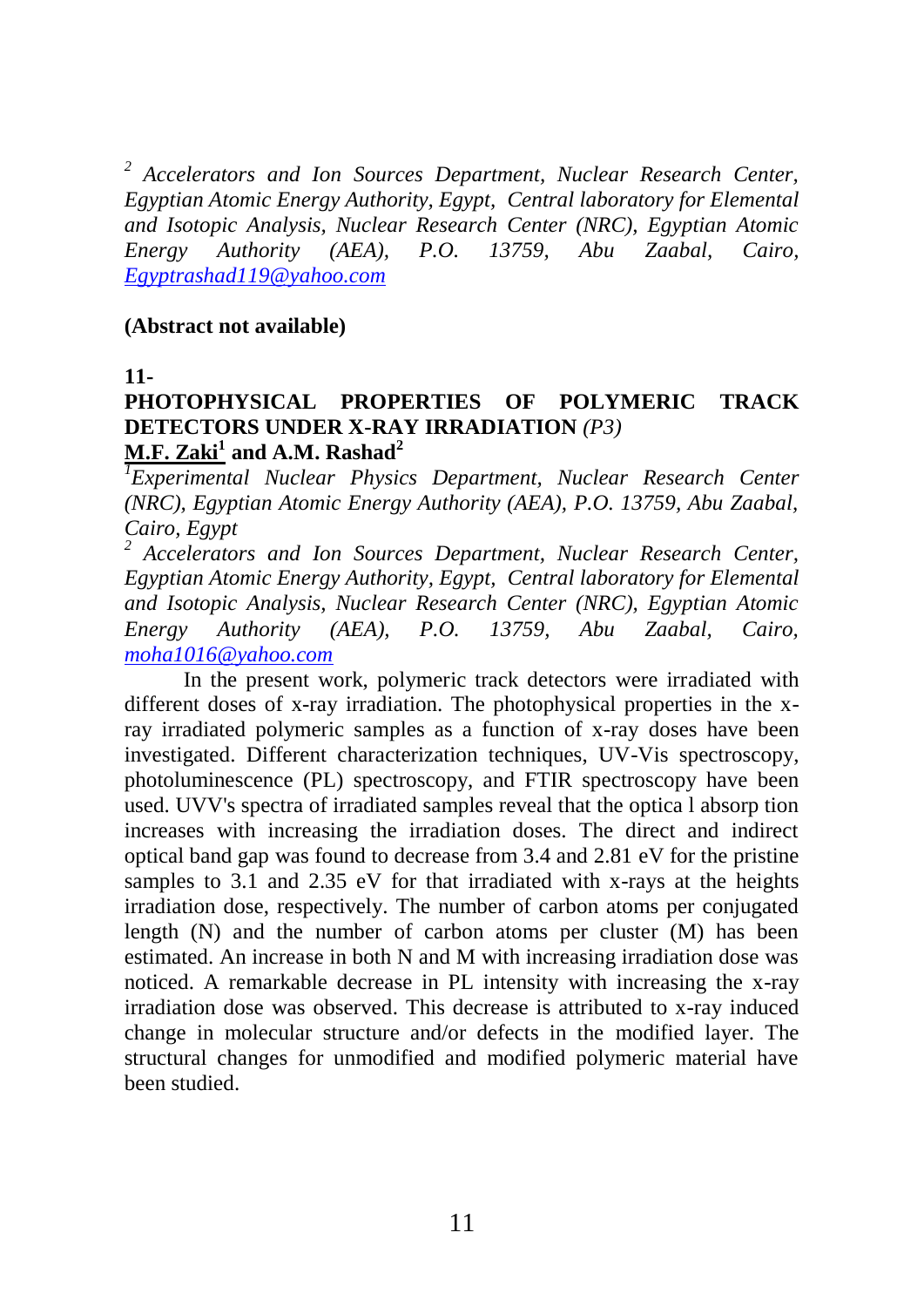#### **12-**

## **EFFECT OF GAMMA RADIATION ON THE PHYSICAL PROPERTIES OF La0.88 Sr0.12 Ga0.82 Mg0.18O<sup>3</sup> PEROVSKITE OXIDE**  *(P4)*

#### **Sh.I. Elkalashy, M.F. Zaki, T.V. Aksenova, V.A. Cherepanov and T.S. Soliman**

*Experimental Nuclear Physics Department, Nuclear Research Center (NRC), Egyptian Atomic Energy Authority (EAEA), Cairo, Egypt [shimaa\\_elkalashy@mail.ru](mailto:shimaa_elkalashy@mail.ru)*

 $La<sub>0.88</sub>Sr<sub>0.12</sub>Ga<sub>0.82</sub>Mg<sub>0.18</sub>O<sub>3</sub>$  (LSGM) perovskite oxide was synthesized by glycerol nitrate technique. The crystal structure, and surface morphology of the compound have been achieved. The samples were investigated by Xray diffraction. The purity analysis of prepared LSGM was determined by XRF. A cubic structure dominated the structure of sample with space group (pm3m) for (LSGM). The oxides were exposed to different gamma-ray doses. X-ray diffraction analysis of oxides showed an increase in the crystalline sizes, whereas the dislocation density and microstrain decreased as the gamma dose increased. In this paper, the effect of gamma -ray radiation on (LSGM) perovskite oxide properties were studied.

#### **13-**

# **DIRECT MEASUREMENT OF THE LOW ENERGY RESONANCES <sup>22</sup>Ne(α,γ)<sup>26</sup>Mg REACTION** *(O9)*

### **S. Shahina**

*University of Notre Dame, Notre Dame, IN 46556 USA [sshahina@nd.edu](mailto:sshahina@nd.edu)*

 $^{13}C(\alpha,n)^{16}O$  and <sup>22</sup>Ne  $(\alpha,n)^{25}Mg$  are considered the two important neutron sources for the s-process, but there is still uncertainty about the total available neutron flux for the s-process.<sup>13</sup>C( $(\alpha,n)$ <sup>16</sup>O determines the neutron production in AGB stars while <sup>22</sup>Ne( $\alpha$ ,n)<sup>25</sup>Mg, which occurs during core helium and carbon shell burning, acts as the primary neutron source in massive stars. But the <sup>22</sup>Ne( $\alpha$ ,n)<sup>25</sup>Mg reaction has a negative O-value = - 4780.05 keV and hence operates only at high temperatures, e.g., the peak of helium burning, and during C-shell burning (if sufficient  $2^{2}$ Ne is available). Moreover, the neutronproducing role of <sup>22</sup>Ne( $(\alpha,n)^{25}Mg$  is complicated by the competing <sup>22</sup>Ne( $(\alpha,\gamma)^{26}Mg$ reaction, which has a positive O-value  $= 10614.740 \text{ keV}$  and therefore starts operating at relatively lower temperatures, before  $^{22}Ne(\alpha,n)^{25}Mg$  can kick in. Hence it is important to investigate the reaction rate of  ${}^{22}Ne(\alpha \nu)^{26}Me$  in order to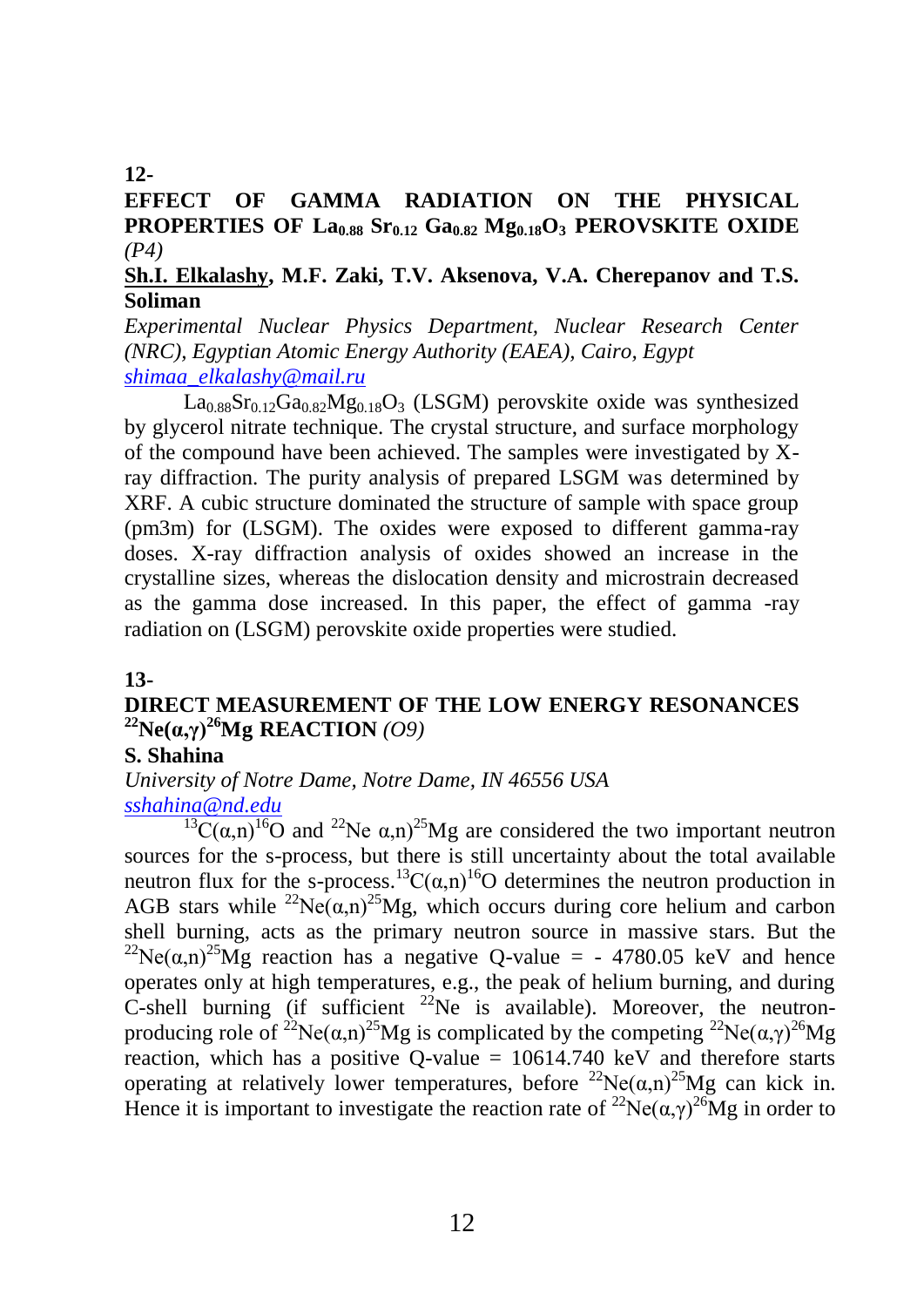put quantitative constraints on the neutron production for the weak s-process. It was experimentally observed by the direct measurements that the reaction rate for <sup>22</sup>Ne( $\alpha$ ,γ)<sup>26</sup>Mg is strongly impacted by the low energy resonance at E<sub>lab</sub> = 828 keV, but the recent indirect measurements show that the resonance at  $E_{lab} = 653$ keV can appreciably impact the <sup>22</sup>Ne( $(\alpha, \gamma)^{26}$ Mg reaction rate. The measurement of both these resonances was performed at Sanford Underground Research facility (SURF), CASPAR. Preliminary analysis of the resonance strengths for these two resonances will be presented.

#### **14-**

# **ANALYTICAL STUDY OF ARCHITECTURAL DESIGN FOR NUCLEAR POWER PLANTS** *(P6)*

#### **Mohamed Abd El-Monem Zaki Farahat**

*Siting and Environment Department, Nuclear and Radiological Safety Research Center, Egyptian Atomic Energy Authority, Nasr City, Cairo, Egypt*

#### *[mfarahat100@yahoo.com](mailto:mfarahat100@yahoo.com)*

This paper aims to study the architectural design and components of nuclear power plants (NPPs). Its main objective is to set general guidelines for architects who will design these plants. They should be aware of the basics of nuclear facilities designs and components. An onshore nuclear power plant consists of a nuclear reactor, a control building, a turbines building, cooling towers, service buildings (an office building & a medical research center) and a nuclear & radiation waste storage building. The paper is also focusing on the simulation system (simulator). It aims to study the architectural principles and standards used in designing and planning of onshore nuclear power plants. In drawing up a master plan of an onshore nuclear power plant, the methods used in town planning should be used. These methods are centralized, linear, radial, clustered and grid. This paper aims also to study the special features of the master plan of an onshore nuclear power plant. The buildings in an onshore nuclear power plant should be segregated according to the levels of radioactivity in each one of them. There are cold areas, warm areas and hot areas. Furthermore, this paper aims to study the recent design concepts of offshore (ocean) nuclear power plants to help the engineers from different departments who will design t hese plants. The development of design concepts of offshore nuclear power plants have continued due to initiatives taking place in France, United States, Russia, and South Korea. Submerged - Type Offshore NPP designed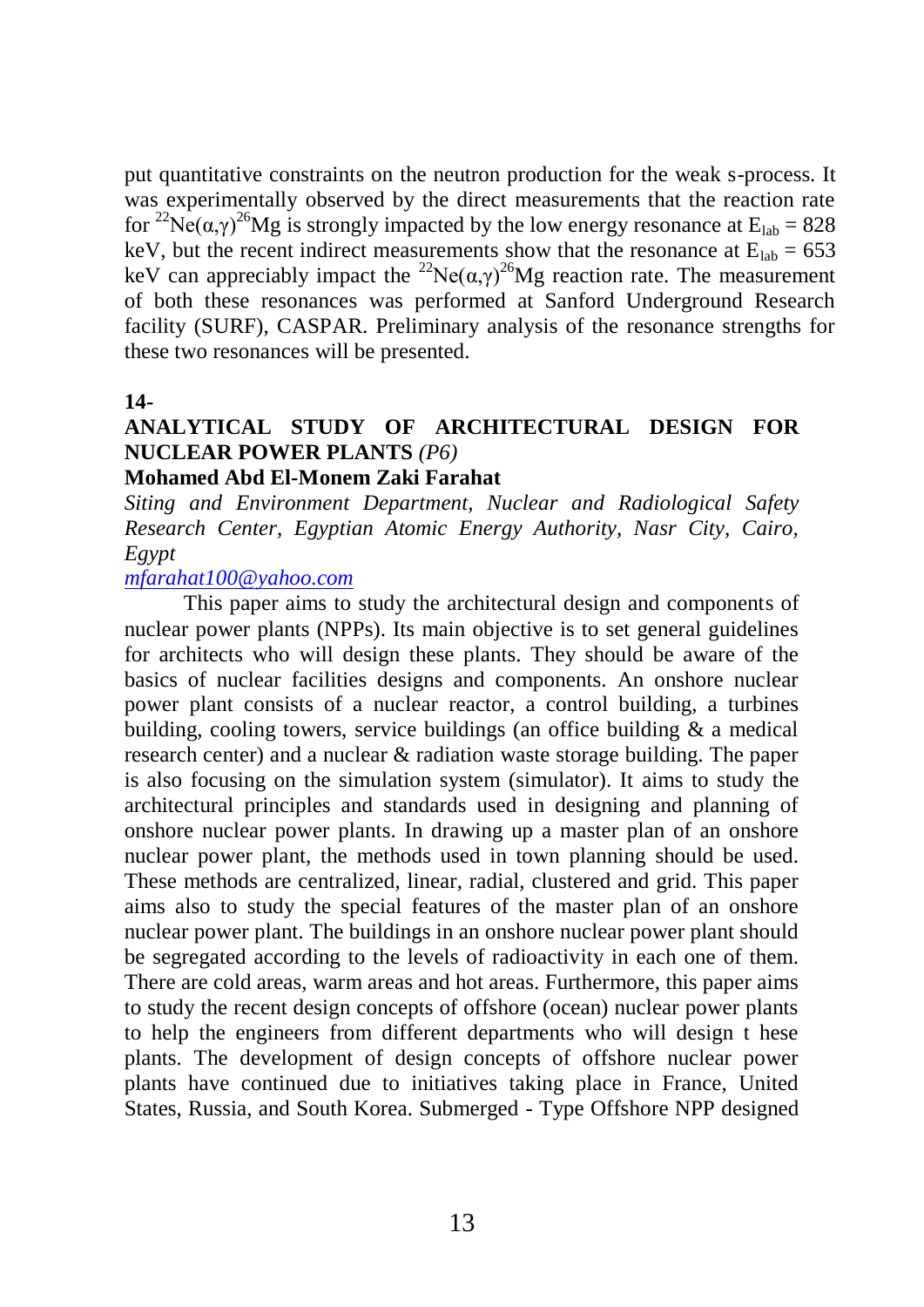by a research group in France and Gravity Based Structure (GBS) - Type Offshore NPP designed by a research group in South Korea have been studied. In addition, Floating (Spar Type) Offshore NPP designed by a research group in United States of America and Russias first Floating Offshore NPP (Akademik Lomonosov) utilizing the (PWR) technology have been studied. At the end of this paper, conclusions and recommendations on the architectural aspects of nuclear power plants are revealed. This paper is important as it reveals the need to study nuclear facilities and give recommendations to the architects on how to deal with these vital facilities that have an increasing demand on the international, regional and national levels.

### **15-**

## **OPTICAL PROPERTIES OF POLYVINYL ALCOHOL CARBOXYMETHYL CELLULOSE BLEND FILMS AT THE PRESENCE AND ABSENCE OF GAMMA-RAY EFFECT** *(P7)* **T.S. Soliman1,2, S.A. Vshivkov <sup>2</sup> , M.F. Zaki <sup>3</sup> , Sh. I. Elkalashy 3,4**

*<sup>1</sup>Physics Department, Faculty of Science, Benha University, Benha, 13518, Egypt* 

*2 Institute of Natural Sciences and Mathematics, Ural Federal University, Ekaterinburg, Russian Federation, 620000* 

*<sup>3</sup>Experimental Nuclear Physics Department, Nuclear Research Center (NRC), Egyptian Atomic Energy Authority (EAEA), Cairo, Egypt* 

*<sup>4</sup>Central Laboratory for Elemental and Isotopic Analysis, Nuclear Research Center (NRC), Egyptian Atomic Energy Authority (EAEA), Cairo, Egypt [tarek.attia@fsc.bu.edu.eg](mailto:tarek.attia@fsc.bu.edu.eg)*

Polymeric materials have a significant role in people's life due to their pivotal role in the improvement of their lives. Nowadays, ionizing radiations are powerful tooling to amendment the physical and chemical properties of polymeric materials. The gamma-irradiation is one of the common methods used to modify the physical properties of polymeric materials for high technology applications. After the interaction of gammarays with polymeric materials, a complex phenomenon occurs, such as intermolecular crosslinking, formation of free radicals, releasing of hydrogen atoms, oxidation process, formation of unsaturated bonds, and degradation process. Polyvinyl alcohol, carboxymethyl cellulose, and their blends were prepared by the casting method. The films were exposed to 100 kGy gamma-ray to identify their sensitivity to gamma radiation. The films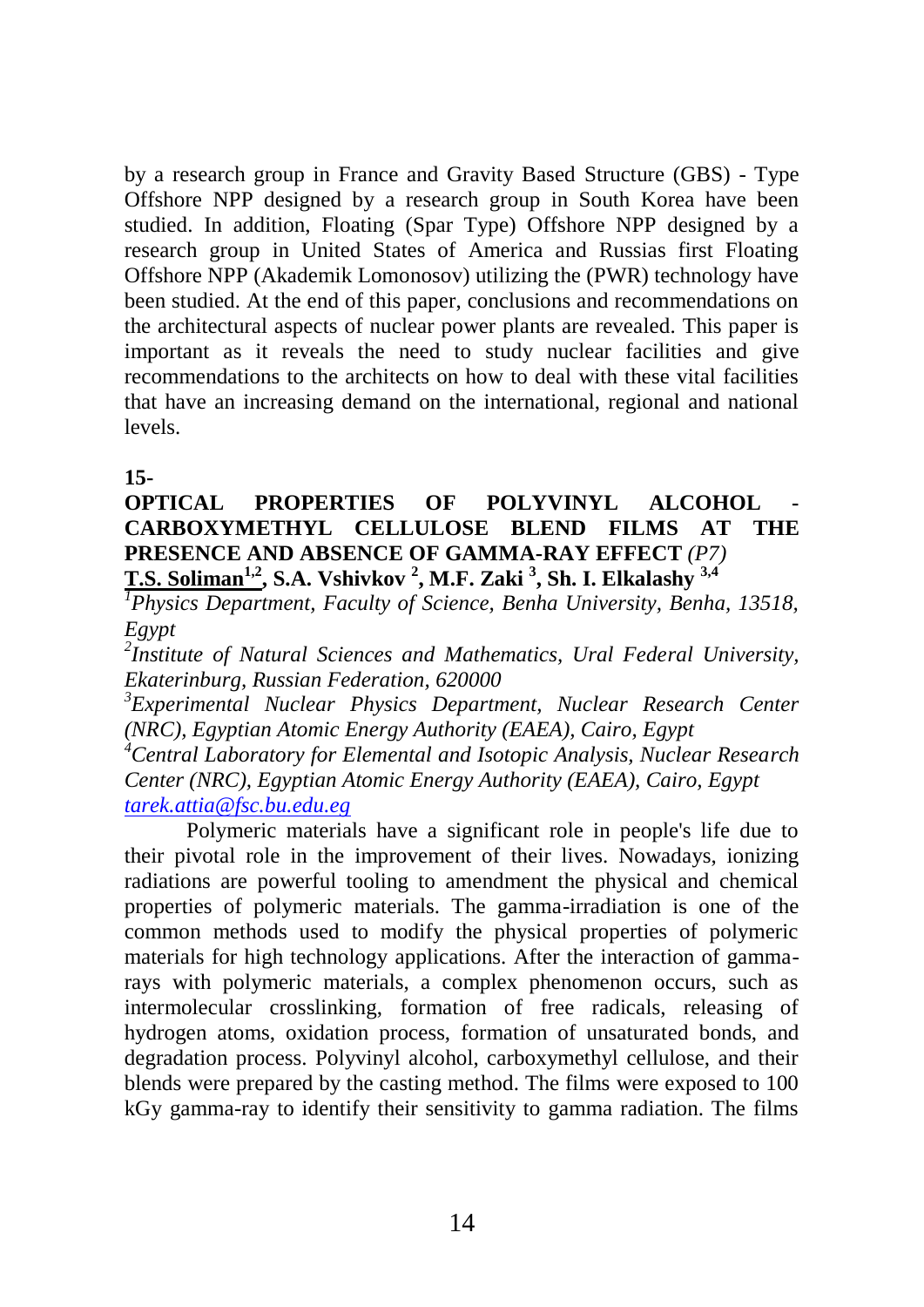were exposed with Co-60 gamma-source at room temperature with energies in the order of 1.173 and 1.332 MeV, and dose rate 541.6 Gy/h. The irradiation was carried out in Nuclear Research Center (NRC), EAEA, Cairo, Egypt. FTIR spectroscopic analyses were performed to reveal the characteristics of functional groups. The optical properties were investigated using a UV-visible spectrophotometer. This work aimed to study the structural and optical properties of PVA, CMC, and PVA-CMC blends in the absence and presence of a gamma-ray effect. UV-visible spectra show a shift toward the lower photon energy for all films after exposure to 100 kGy gamma-ray. This may be attributed to the creation of defects in the irradiated films. The optical bandgap of the pure PVA, pure CMC, and PVA-CMC blend was found to decrease after irradiation with 100 kGy. The optical band gap decreases from 5.78 eV to about 5.71 eV as blending with 12% CMC, and for each polymer film, pure PVA or pure CMC or PVA-CMC blend, the optical band gap decreases when exposed to 100 kGy gamma-ray. The refractive indices of the pure PVA, pure CMC, and PVA-CMC blend were investigated before and after irradiation with 100 kGy gamma-ray. The refractive indices of all films experimentally did not change at the visible and near-infrared regions when exposed to gamma-ray. Whilst the change was observed in the UV reg ion (200 -400 nm) and the refractive index increase. The refractive index of pure PVA increases from 1.965 to 2.258 for blending with 4% CMC and increases up to 2.355 for blending with 12 % CMC (at 600 nm). All these values slightly decrease in the visible region when exposed to gamma-ray. The obtained results, with tuned optical band gaps and high refractive indices, can be used for antireflection coating and in optoelectronic components.

### **16-**

# **NEW THOUGHTS, SUGGESTIONS, AND RESULTS ABOUT THE MYSTERIOUS WORLD OF ELEMENTARY PARTICLES, DARK MATTER, AND DARK ENERGY** *(O10)*

#### **Thomas J. Buckholtz**

*Ronin Institute for Independent Scholarship Montclair, New Jersey, USA [thomas.j.buckholtz@gmail.com](mailto:thomas.j.buckholtz@gmail.com)*

Physics has worked on each one of the following three tasks for at least eighty years. Complete the list of elementary particles. Describe dark matter. Describe dark energy. We discuss proposed progress and results regarding each one of the three tasks. Our work has bases in extensions to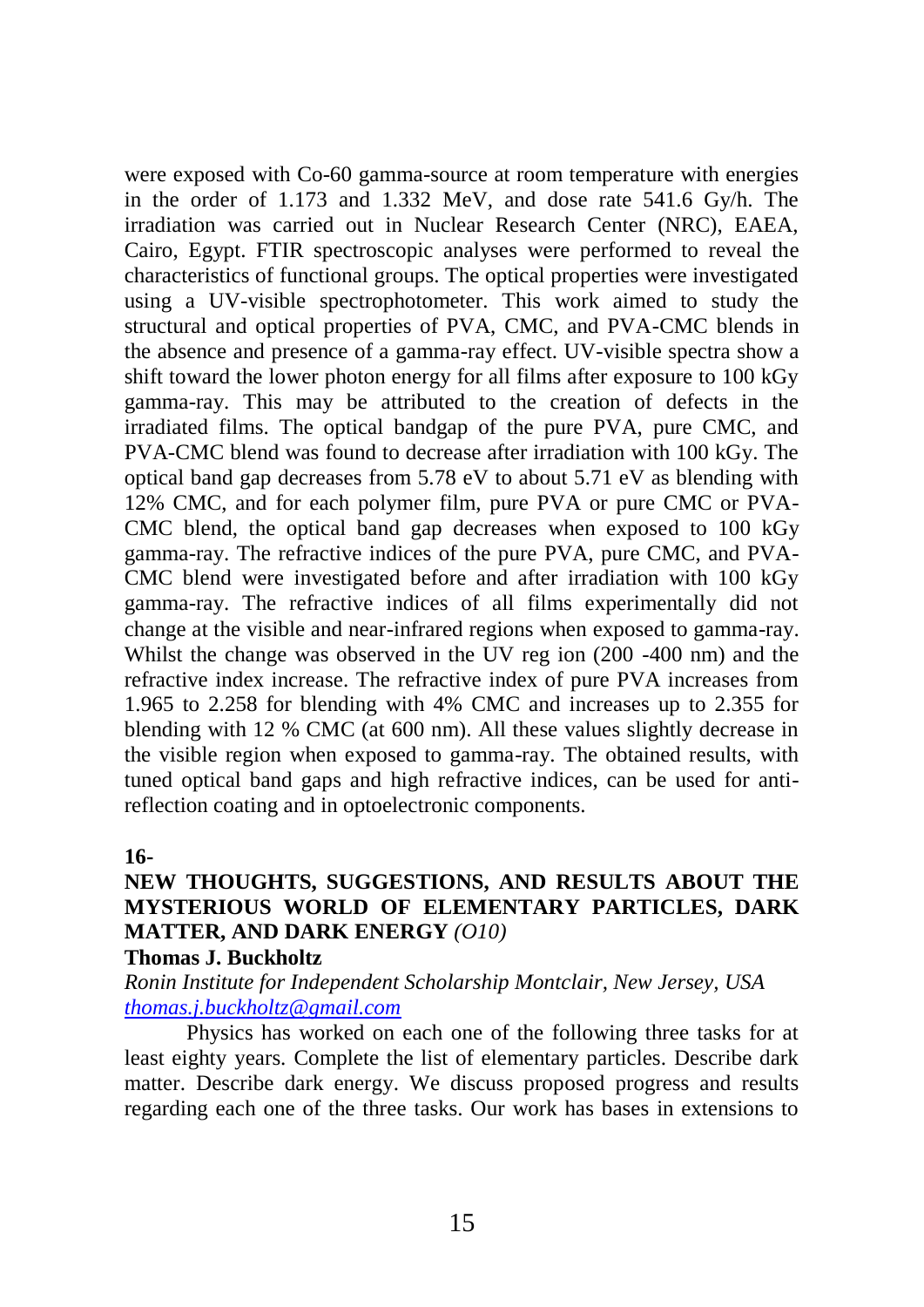accepted modeling techniques. That our specifications for new elementary particles, dark matter, and dark energy seem to explain data might suggest usefulness for our results.

Along with pointing to all known elementary particles, our modeling points to the following possible elementary particles – a spin-zero inflaton, a spinone boson that associates with Pauli repulsion, three zero-charge analogs to quarks, three heavy neutrinos, a graviton, a possible spin-3 relative of the photon, and a possible spin-4 relative of the photon. Some dark matter might be hadron-like particles that include gluons and the zero-charge analogs to quarks. Some dark matter might be heavy neutrinos. However, such notions of dark matter would not necessarily explain observed ratios of dark matter effects to ordinary matter effects. Observed ratios of dark matter effects to ordinary matter effects include one-to-0-plus, 5-plus-to-one, 4-plus-orminus-to-one, 1-to-one, and 0-plus-to-one. We suggest that most dark matter associates with five of six isomers of essentially all elementary particles except the graviton and possible higher-spin zero-mass bosons. The five alldark-matter isomers plus the ordinary-matter-centric isomer's dark matter (likely the hadron-like gluons-plus-zero-charge-quark-analogs) help explain the observed ratios. The isomers differ enough that our work likely comports with observations about the Bullet Cluster collision of two galaxies. Our description of dark energy comes from a decomposition of gravity into multipole components. The monopole, quadrupole, and possible 16-pole components are attractive. The dipole, and octupole components are repulsive. We suggest five eras regarding the rate of expansion of the universe. The first era features bringing together some form of energy, based on the 16-pole components. The second era features a Big Bang bounce, based on the Pauli-repulsion boson. The third era associates with the word inflation and features the inflaton particle and octupole repulsion. The fourth era (for which people have much observational data) lasted for some billions of years and features quadrupole attraction. The fifth, or current, era features dipole repulsion. An aspect of the dipole repulsion might explain recent "large-scale tensions" between data and widely used modeling. A similar notion of eras suggests insight about galaxy formation. Our modeling suggests results regarding elementary particle properties. We suggest a tau mass for which several calculated standard deviations fit within one measured standard deviation. Rest energies for at least two of the three neutrinos would be 3.4 hundredths of one eV. Rest energies for the zerocharge quark-like particles would fit within a range from 6.8 to 106 MeV.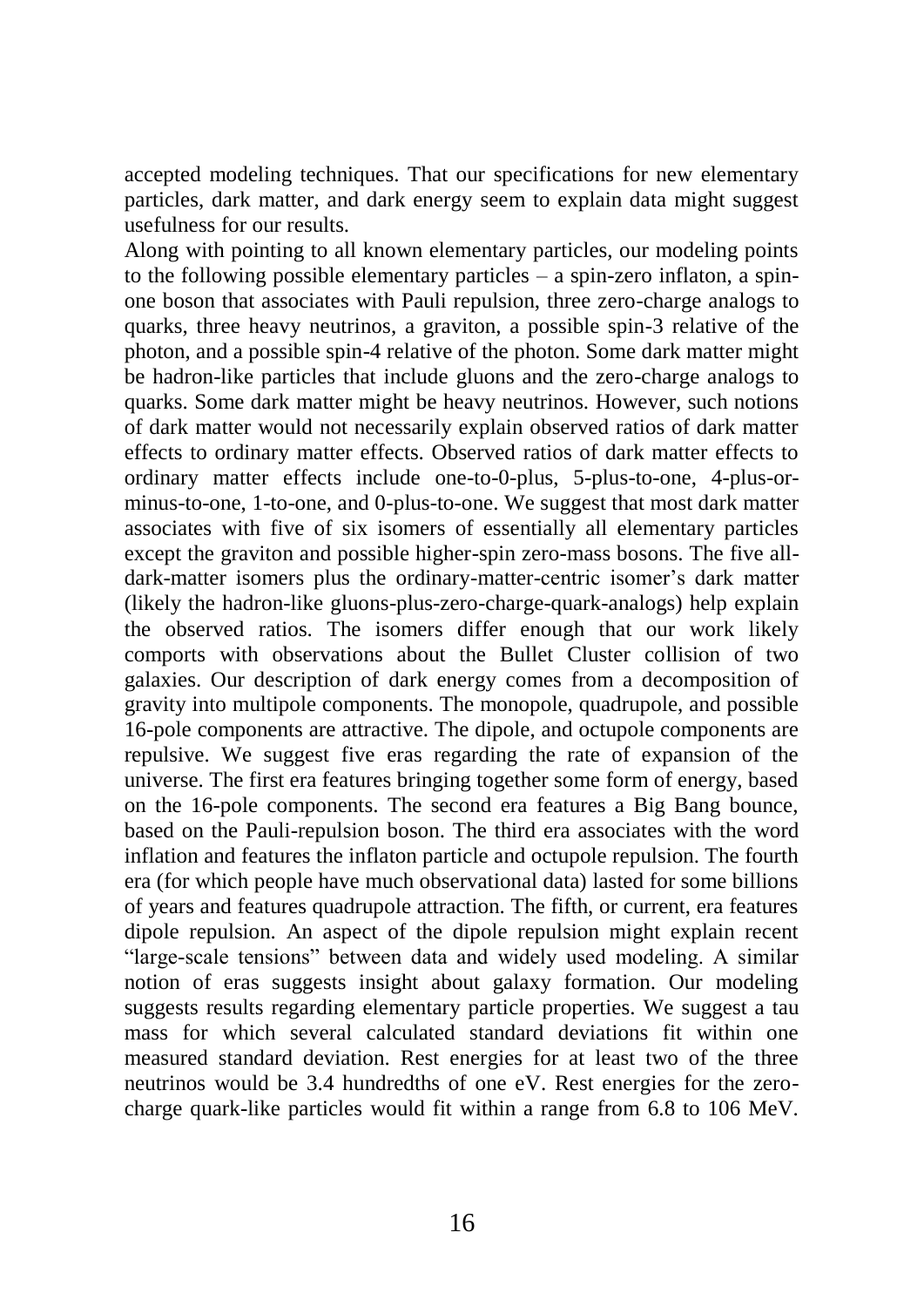The heavy neutrinos would have rest energies that exceed six thousand GeV and that might exceed two billion GeV. The squares of the masses of the Higgs, Z, and W bosons might satisfy ratios of 17 to 9 to 7. Our modeling points to perhaps deeper-than-expected relationships between measurable properties – such as charge, magnetic moment, mass, and moments of inertia – and between such properties and our list of known and would-be elementary particles.

#### **17-**

## **SPIN PHYSICS DETECTOR AT NICA** *(O11)* **Reham El-Kholy**

*Astronomy Department, Faculty of Science, Cairo University, Cairo, 12613, Egypt*

#### *[relkholy@sci.cu.edu.eg](mailto:relkholy@sci.cu.edu.eg)*

The Spin Physics Detector (SPD) collaboration proposes to install a universal detector in the second interaction points of the Nuclotron-based Ion Collider Facility (NICA) that is under construction at the Joint Institute for Nuclear Research (Dubna) to study the spin structure of the proton and deuteron and the other spin-related phenomena with polarized proton and deuteron beams at a collision energy up to 27 GeV and luminosity up to 1032 cm2 s-1. In the polarized proton-proton collisions, the SPD experiment at NICA will cover the kinematic gap between the low-energy measurements at ANKE-COSY and SATURNE and the high-energy measurements at the Relativistic Heavy Ion Collider, as well as the planned fixed-target experiments at the LHC. The possibility for NICA to operate with polarized deuteron beams at such energies is unique. The SPD is planned to operate as a universal facility for comprehensive study of the unpolarized and polarized gluon content of the nucleon, via the measurement of specific single and double spin asymmetries. Polarized quark PDFs and fragmentation functions can be accessed via the production of high-pT hadrons. The results expected to be obtained by the SPD will play an important role in the general understanding of the nucleon content and will serve as a complementary input to the ongoing and planned studies at RHIC, and future measurements at the EIC (BNL) and fixed-target facilities at the LHC (CERN). Other polarized and unpolarized physics is possible especially at the first stage of NICA operation with reduced luminosity and collision energy of proton and ion beams.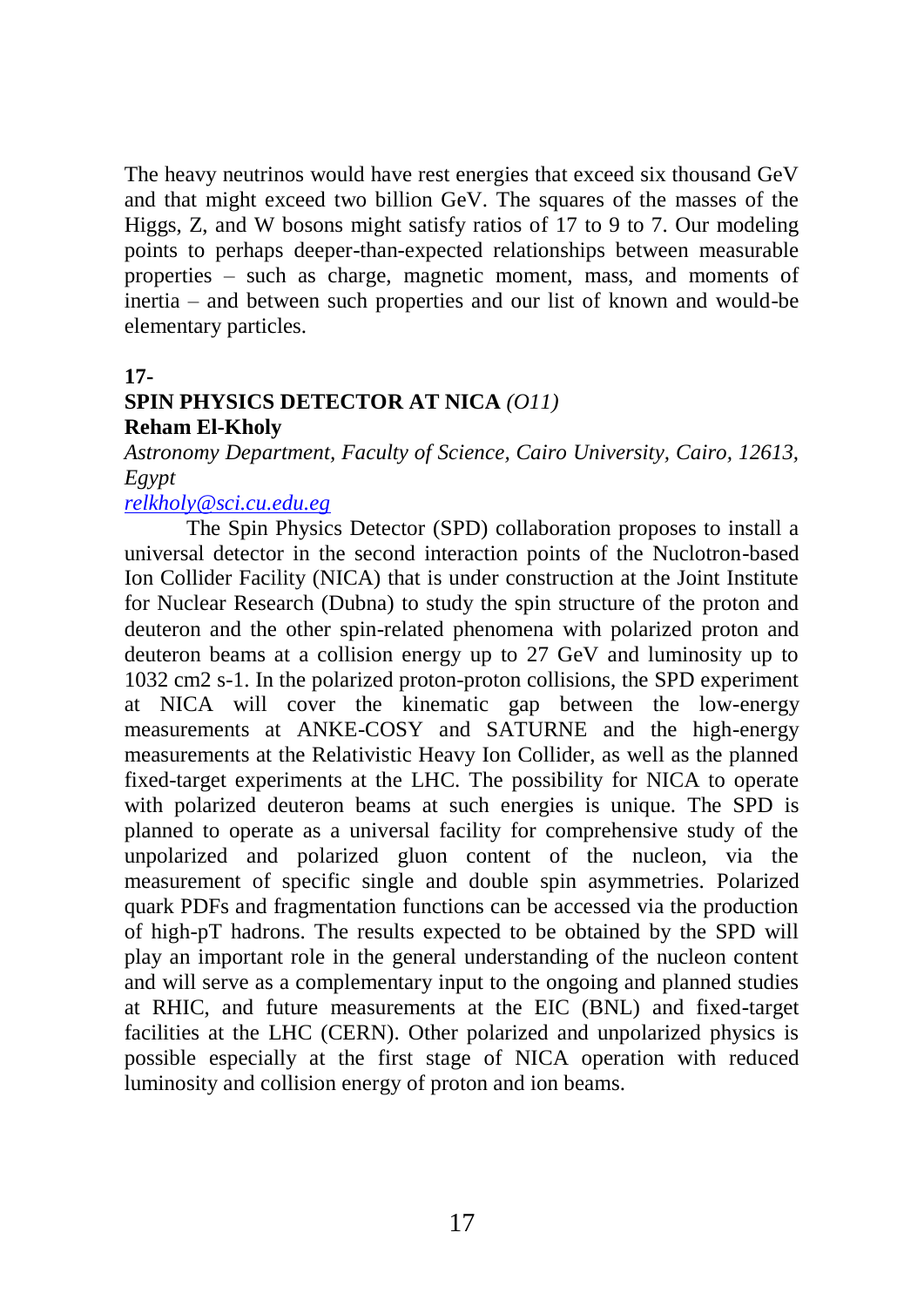#### **18-**

# **TUNING THE PHYSICO-CHEMICAL PROPERTIES OF ALPHA IRRADIATED POLY ALLYL DIGLYCOL CARBONATE BY THERMAL ANNEALING** *(O13)*

**Rafat M. Amin<sup>1</sup> , M.F. Zaki<sup>2</sup> , and Sh.I. Elkalashy<sup>2</sup>**

*<sup>1</sup>Physics Department, Faculty of Science, Beni Suef University, Egypt <sup>2</sup>Experimental Nuclear Physics Department, Nuclear Research Center (NRC), Egyptian Atomic Energy Authority (EAEA), Cairo, Egypt [rafatamin@yahoo.com](mailto:rafatamin@yahoo.com)*

### **(Abstract not available)**

### **19-**

# **A QUASIPARTICLE MODEL FOR QGP WITH THE EFFECT OF MAGNETIC FIELD** *(P8)*

## **Pooja Kumari, B.K Pandey, Akanksha Tripathi, and P.K. Srivastav**

*Department of Physics and Material Science, Madan Mohan Malviya University of Technology Gorakhpur, Utter Pradesh, India [pooja65028@gmail.com](mailto:pooja65028@gmail.com)*

In the past few decades, various efforts have been made to study the different thermodynamical properties of quark gluon plasma (QGP) phase. The exact prediction for their properties under different physical conditions is the matter of debate till now. In our present work, we have used two different approaches to introduce the effect of magnetic field on the properties of QGP. In first approach we have phenomenologically introduced certain modification in coupling constant of a quasiparticle model based on earlier literature. On the other hand, in second approach, we have used the idea of landau quantization of energy level again in a quasiparticle model. In both the approaches, we have calculated various thermodynamical quantities. Besides this, we have also analyzed the variation of magnetization with respect to temperature and chemical potential and further made some exertion to study the effect of parameters on energy and pressure in both relativistic and nonrelativistic case. Eventually, we have compared our findings of present work with the respective results of various other models. Keyword: Quark gluon plasma (QGP), Quantum chromodynamics (QCD), Thermodynamical properties and quasi-particle model.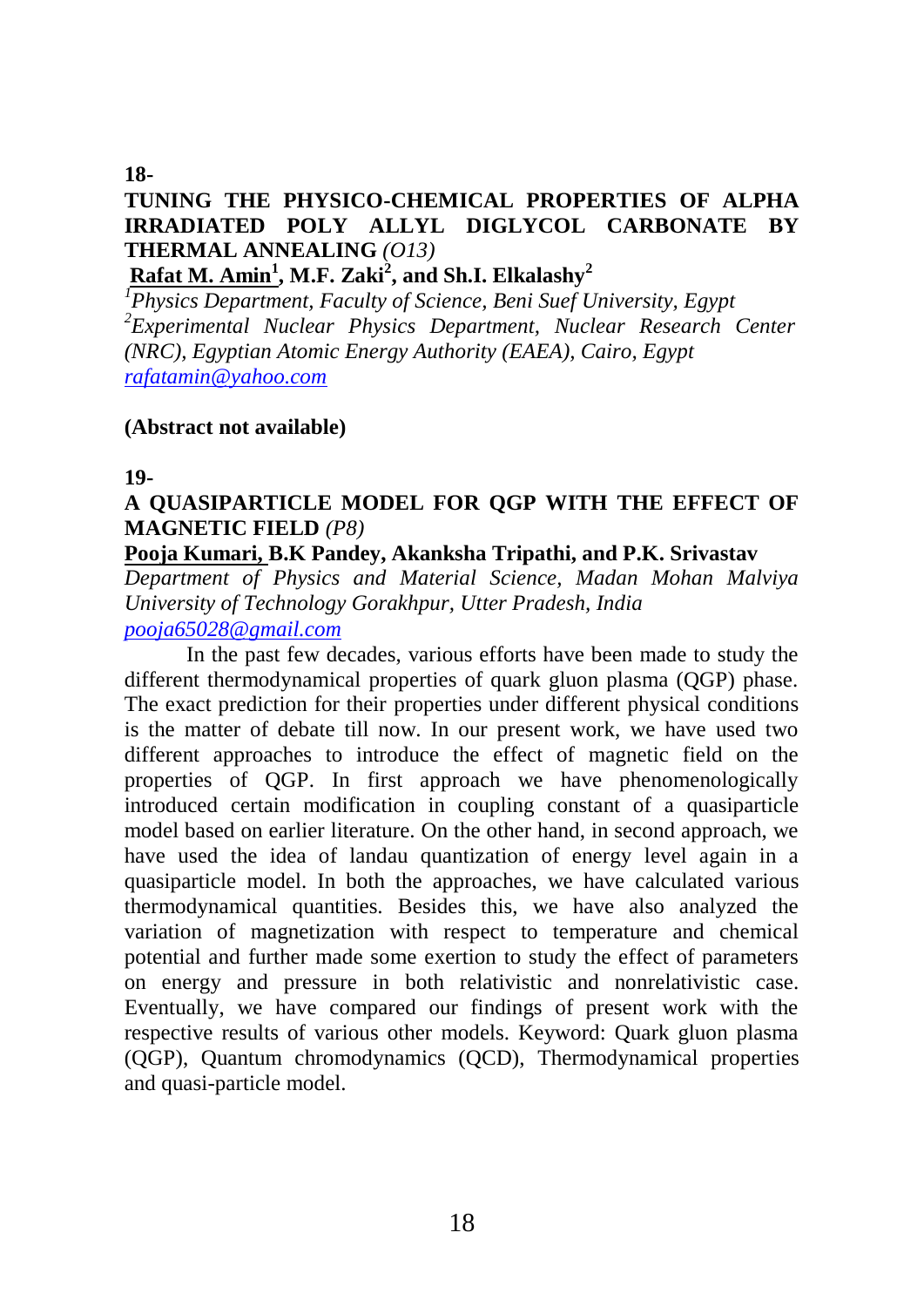#### **20-**

# **EFFECT OF EXTERNAL MAGNETIC FIELD ON THE IDEAL HADRON GAS** *(P9)*

#### **Akanksha Tripathi, B.K. Pandey, Pooja Kumari, and P.K. Srivastava**

*Department of Physics and Material Science, Madan Mohan Malaviya University of Technology Gorakhpur, Uttar Pradesh, India [akankshatripathi330@gmail.com](mailto:akankshatripathi330@gmail.com)*

In the field of nuclear and particle physics, study of hadronic system is one of the trending topic. Among lots of prevailing model, the ideal hadron gas model is the most applicable in all of them. This work deals with the effect of external magnetic field on the numerous thermodynamical properties of hadronic system. We have examined the effect of strong magnetic field on different thermodynamical properties of hadron gas, considering the hadronic system as an ideal gas. We have used the concept of quantization of energy level of charged particle in presence of magnetic field according to Landau quantization. In this work, we have analyzed the effect of magnetic field for both relativistic and non- relativistic cases and remark the effect of relativistic and non- relativistic consideration on the pressure, energy density, entropy density and also different transport properties etc. Further, we have compiled our work by noticing the variation of magnetization with respect to tempera ture and chemical potential and made some effort to seeing what are the other parameters that could control the hadronic systems energy and pressure in both relativistic and nonrelativistic cases. At last we have compared our result with various respective models and observed the differences.

*Keywords:* Hadronic system, Quantum chromodynamics (QCD), Landau quantization, thermodynamical properties.

#### **21-**

# **CYBER SECURITY FRAMEWORK FOR TRANSPORT OF NUCLEAR MATERIALS** *(P10)*

### **Nadia Mostafa Nawwar**

*Department of Nuclear Fuel Technology, Hot Labs Center, Egyptian Atomic Energy Authority, Cairo 11787, Egypt [engnadianawwar@gmail.com](mailto:engnadianawwar@gmail.com)*

Transport of nuclear material and Radioactive sources by its landscape increase to the risk of accidents with the potential for radiological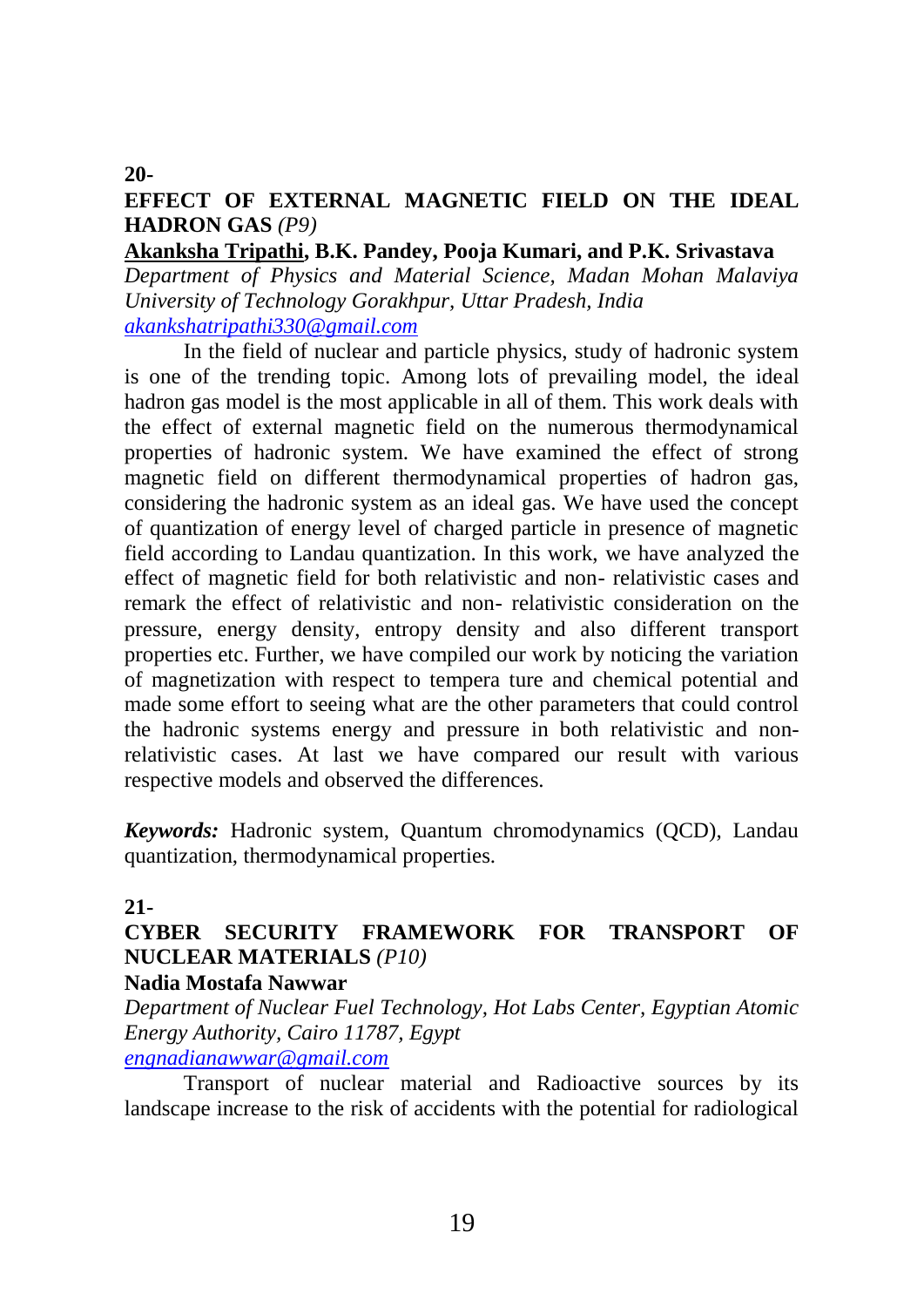coverages that might affect the safety of people and property. Moreover, the nuclear and Radiological facilities can suggestively decrease this risk, moderate threats, and grow their general asset protection preparation during the Transport of rad ioactive and nuclear Materials. According to these aspects, this study proposes a cyber-security framework for security and safety issues in the information technology systems (ITS) which carries several security technologies to be able to communicate in real-time and integrate the information concerning the physical protection system, which integrated in the vehicle. Furthermore, categorization of security and safety schemes in ITS and their limitations discussed with various parameters. The PPS, communication overhead, suppliers, customers, the control room, latency, and various types of cyber security attacks analyzed. This study leverages new researchers for challenges and opportunities related to security and safety in ITS. To evaluate the performance of the proposed approach framework by using probabilistic risk assessment by applying the resources and systems to security schedules based on the threat to the materials and the likely significances if the threat materializes.

### **22-**

## **MINERALOGICAL AND RADIOLOGICAL INVESTIGATION IN ALLOUGA MINE, ABU ZENIMA AREA, SOUTHWESTERN SINAI, EGYPT** *(P11)*

### **S.U. El-Kameesy, M. Al-Abyad, H.M. Hosseny, A.S. Al-Shamey, and M. Mahoud**

*Physics Department (Cyclotron Facility), Nuclear Research Centre, Atomic Energy Authority, Cairo 13759, Egypt*

#### *[alabyad\\_m@yahoo.com](mailto:alabyad_m@yahoo.com)*

Radon concentration and the specific radioactivity of  $^{226}$ Ra,  $^{232}$ Th and  $^{40}$ K in the ALLOUGA mine at Abu Zenima area, Southwestern Sinai, Egypt were determined using (EDA) device and gamma ray spectrometry in order to assess the associated radiation hazard impacts. The mean radon concentration inside the mine was found to be 122.7160.781 and the mean activity concentrations of  $^{226}$ Ra, 232Th and  $^{40}$ K were found to be 212.633.01, 75.801.13 and 553.566.43 Bq.kg-1 respectively. These values exceed the maximum international limits. Radium equivalent (Raeq), the external hazard index (Hex), the internal hazard index (Hin), the representative level index  $(I\&\#947)$ , dose rate, annual effective dose, excess lifetime cancer risk (ELCR) and annual gonadal dose equivalent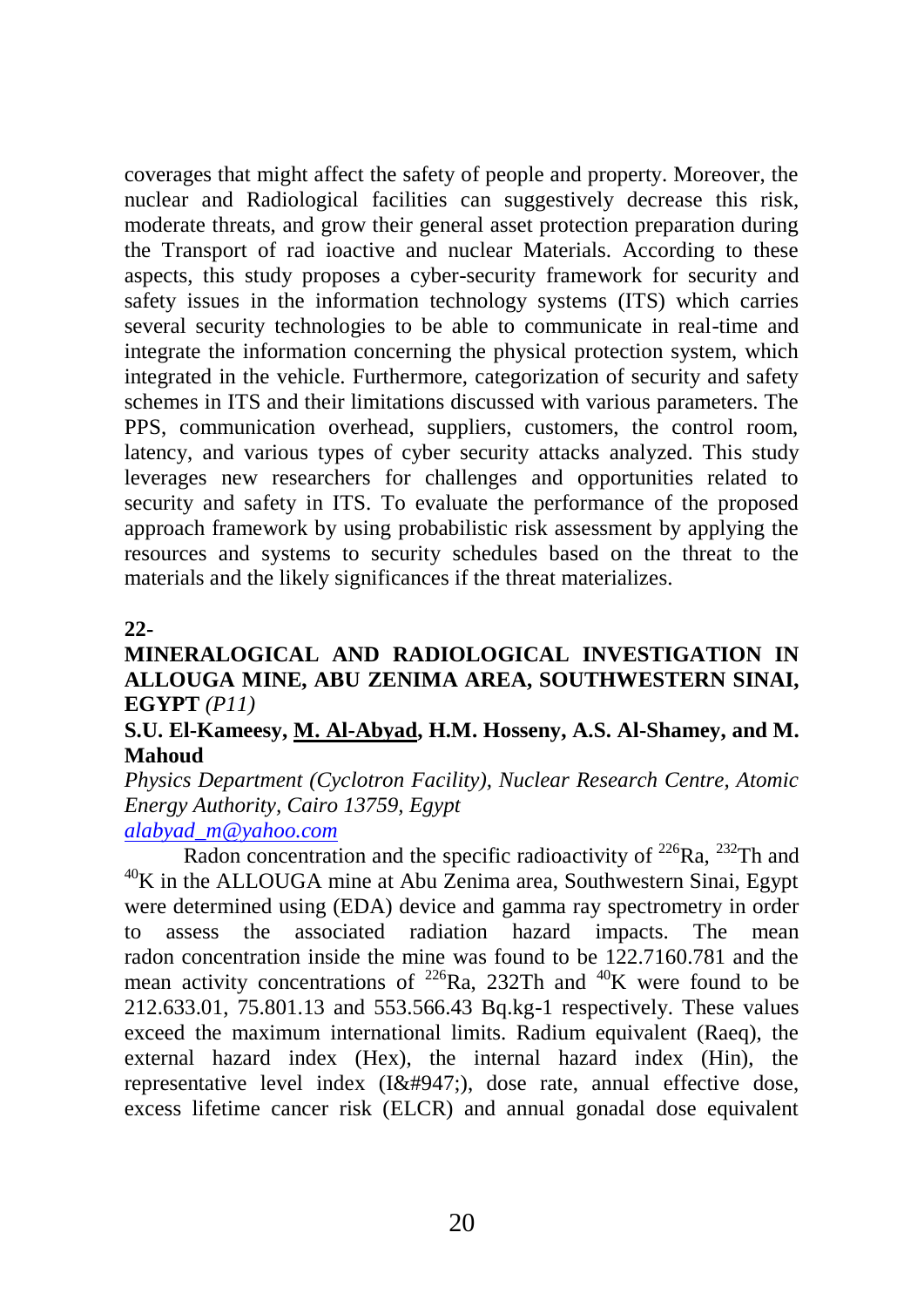(AGDE) were estimated and discussed. Further investigations of the samples have been performed using X-ray fluorescence and remarkable concentrations of K, Al, Fe, Ca, Ti, Rb and Zr have been observed.

#### **23-**

# **ELECTROSTATIC SURFACE MODES IN QUANTUM ELECTRON-HOLE PLASMA** *(O14)*

# **Bahaa F. Mohamed, and Abrar Salah**

*Plasma Phys. Dept., Nuclear Research Center, Egyptian Atomic Energy Authority, Egypt*

*[mohamedbahf@yahoo.co.uk](mailto:mohamedbahf@yahoo.co.uk)*

In recent years, the plasmas physics has been widely studied and different research has been presented. Recently, several studies of quantum plasmas have appeared in the literature. Plasma can be regarded as quantum when the quantum nature of its particles significantly affects its macroscopic properties. There has been a great interest in investigating physical properties of quantum plasmas since the quantum plasmas can be found in various nano-scale objects such as nano-wires, quantum dot, and semiconductor devices as well as in dense laser produced plasmas. The excitation of electrostatic surface waves on a semibounded quantum plasmavacuum interface parallel to an applied magnetic field with electron-hole degeneracy will be investigated. The wave equations of the electrostatic potential and both of the perturbed electron and hole plasma densities have been solved analytically. By using quantum hydrodynamic (QHD) model and the Poissons equation with appropriate boundary conditions, the general dispersion relation of these surface modes has been obtained. It is also solved and studied numerically for different cases of plasmas (magnetized or unmagnetized, classical or quantum). We have found that the density ratio of hole-electron plasma plays essential role on the dispersion of the modes along the wavelength beside the quantum and magnetic field.

#### **24-**

# **CROSS-SECTION EVALUATION OF THE THERAPEUTIC RADIONUCLIDE <sup>103</sup>Pd: DIFFERENT PRODUCTION ROUTES USING COMMERCIAL CYCLOTRONS** *(O15)*

#### **Bahaa Ali**

*Experimental Nuclear Physics Department (Cyclotron Project), Nuclear Research Center, Atomic Energy Authority*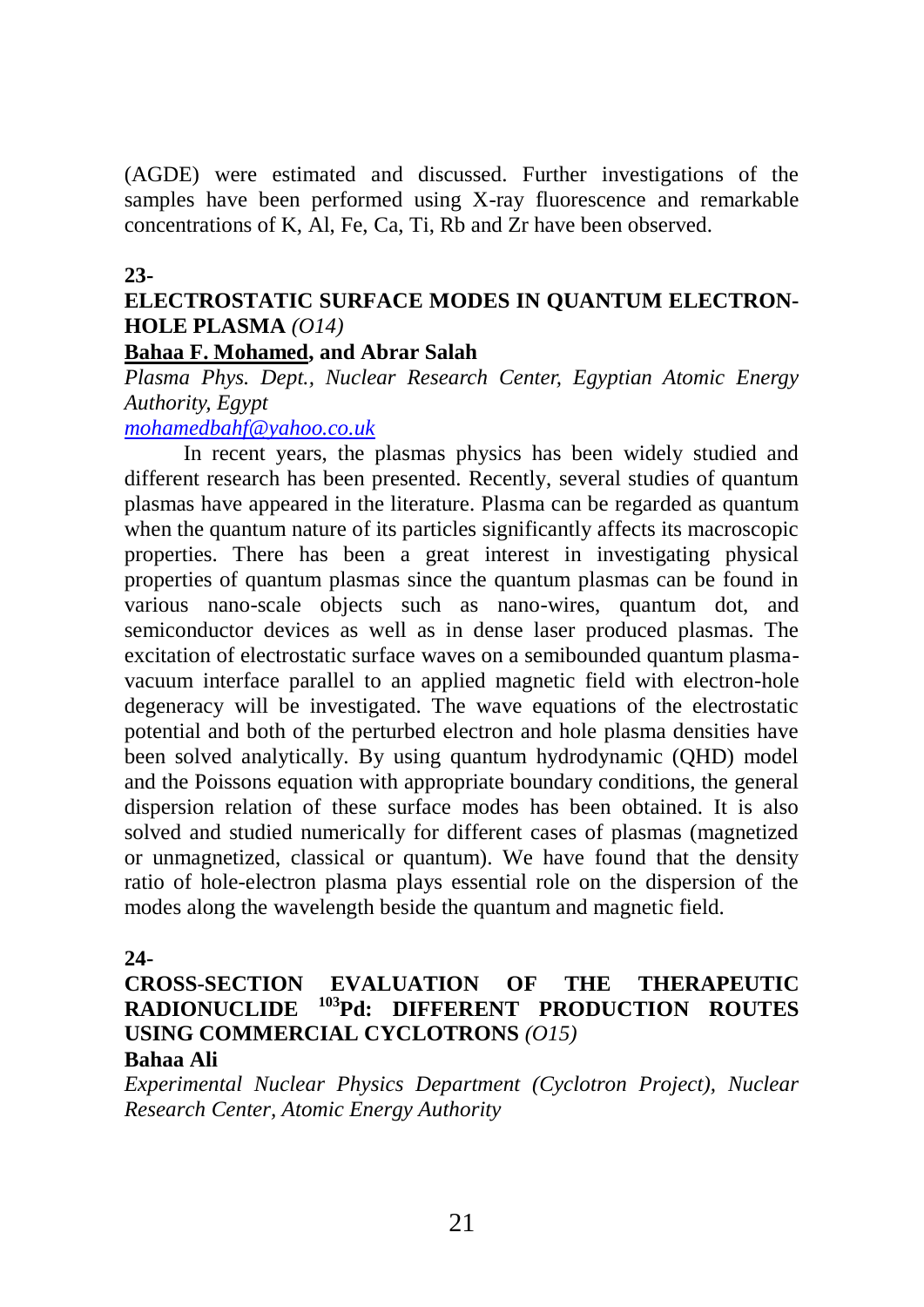# *[b.moh.ali@sci.asu.edu.eg](mailto:b.moh.ali@sci.asu.edu.eg)*

<sup>103</sup>Pd radionuclides are widely used in internal radiotherapy, especially in the treatment of prostate cancer. We evaluated the proton and deuteron-induced reactions on rhenium, that is,  $^{103}Rh(D,n)^{103}Pd$ .  $deuteron-induced reactions on rhenium, that is,$  $103Rh(d,2n)^{103}Pd$ . Nuclear model calculations were performed using the EMPIRE 3.2.3 code to validate the literature experimental data. The application of these data, particularly in calculating integrated yields, was discussed. The examined methods were compared from the point of view of practical application to produce  $^{103}Pd$ . The  $^{103}Rh(p,n)^{103}Pd$  reaction is the preferred method.

#### **25-**

# **DEVELOPMENT OF GENIE2000 INTEGRATED MODULE FOR PROTON ACTIVATION ANALYSIS** *(O17)*

#### **Ahmed H.M. Solieman**

*Cyclotron Project, Experimental Nuclear Physics Department, Nuclear Research Center, Egyptian Atomic Energy Authority, Egypt [AhmedHassanMS@gmail.com](mailto:AhmedHassanMS@gmail.com)*

Genie2000 program represents a proficient environment for analysis of gamma spectra. It equipped with many algorithms for identification of gamma peaks and deduction of their corresponding isotopes activity, considering the interference among energetically-closed gamma emissions. However, it does not include enough capabilities for activation analysis experiments. Current research work intends to perform the calculations related to the proton activation analysis in the framework of the Genie2000 environment. Inclusion of such calculation, in addition to other program capabilities, can reduce the time-consuming steps and significantly enhance the routine processes during the proton activation analysis.

### **26-**

# **MULTIFUNCTIONAL RADIOACTIVE ZnO/NiFe<sub>2</sub>O<sub>4</sub> NANO-COMPOSITE FOR THERANOSTIC APPLICATIONS** *(O18)*

# Amira S. Hamed<sup>1</sup>, I.A. Ali1, M. El Ghazaly<sup>2</sup>, <u>H.E. Hassan<sup>1</sup>, and. M. Al-</u> **Abyad<sup>1</sup>**

*<sup>1</sup>Cyclotron Project, Nuclear Physics Department, Nuclear Research Center, Egyptian Atomic Energy Authority, Cairo13759, Egypt*

*<sup>2</sup>Physics Department, Faculty of Science, Zagazig University, Zagazig, Egypt*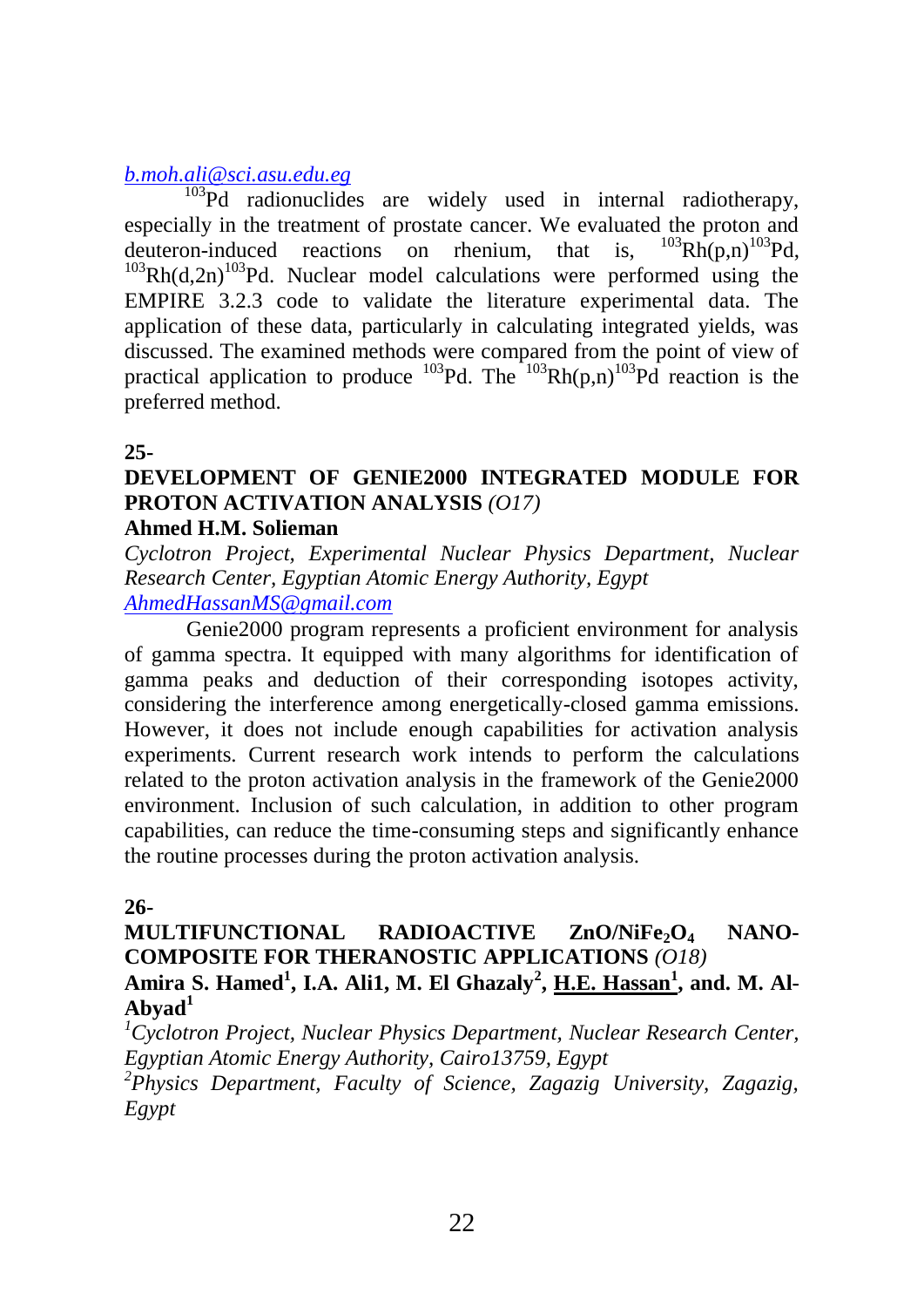#### *[hebrahim\\_hassan@yahoo.com](mailto:hebrahim_hassan@yahoo.com)*

A set of  $ZnO/NiFe<sub>2</sub>O<sub>4</sub>$  were prepared with different concentrations of NiFe2O4 (0-25 wt. %). The magnetic hyperthermia of the samples were investigated using AC magnetic field. It was noticed that the determined specific absorption rate (SAR) was increased from 6.5 W/g at 5 wt. % to 110 W/g at 25 wt. %, which represents about 40 % of that for pure NiFe<sub>2</sub>O<sub>4</sub>. The sample of 15 wt. % Ni-ferrite was selected for irradiation with 14.7 MeV proton beam at the cyclotron to convert some of its constituents to dia gnostic radioisotopes. As a result of proton induced reactions on Zn and Ni, several short-lived medical radioisotopes were produced such as <sup>68</sup>Ga (67.6) min),  ${}^{66}Ga$  (9.4 h),  ${}^{67}Ga$  (78.3 h) and  ${}^{61}Cu$  (3.3 h). The irradiated sample was analyzed at short and long cooling periods post irradiation using high resolution &#947:-ray spectroscopy coupled with High Purity Ge detector (HPGe). Based on the decay data, all the  $\gamma$ -ray spectral lines were identified and correlated with their origin. Then, the radioactivity at end of bombardment (EOB) for each isotope was determined. The radioactive yields for positron emitters <sup>68</sup>Ga (263.86 MBq/A.h) and <sup>66</sup>Ga (33 MBq/A.h) were the highest values. Very low activity levels were detected for the other medium and long half-life radioisotopes  $(0.03&\#727.5 \text{ MBq/A.h})$ . The combined magnetic properties and radiotracer isotopes in the prepared composites may allow a novel methodology for simultaneous treatment and diagnostic of cancer cells.

#### **27-**

# **INVESTIGATIONS OF THE STRUCTURAL AND MAGNETIC PROPERTIES OF M-TYPE BASR HEXAFERRITES SYNTHESIS BY SOL-GEL AUTO-COMBUSTION METHOD** *(P12)*

#### **W. Salah, A. Hashhash, A. Hassan, and H.S. Refai**

*Reactor Physics Department, Nuclear Research Center, Egyptian Atomic Energy Authority, Cairo, Egypt*

*[walidsalah272@gmail.com](mailto:walidsalah272@gmail.com)* 

Single-phase polycrystalline Ba1-xSrxFe12O19,  $0 \& #61603$ ; x  $& 461603$ ; 1, hexaferrites have been prepared using the sol-gel method. The crystal structure was well analyzed based on the study of the X-ray neutron diffractions. The structure is hexagonal with P63/mmc space symmetry group. The magnetic structure implies that the  $Fe<sup>3+</sup>$  cations are magnetically active. They are located at five nonequivalent crystallographic sites, which have tetrahedral (Fe3-4f1), octahedral (Fe1-2a, Fe4-4f2, and Fe5-12k), and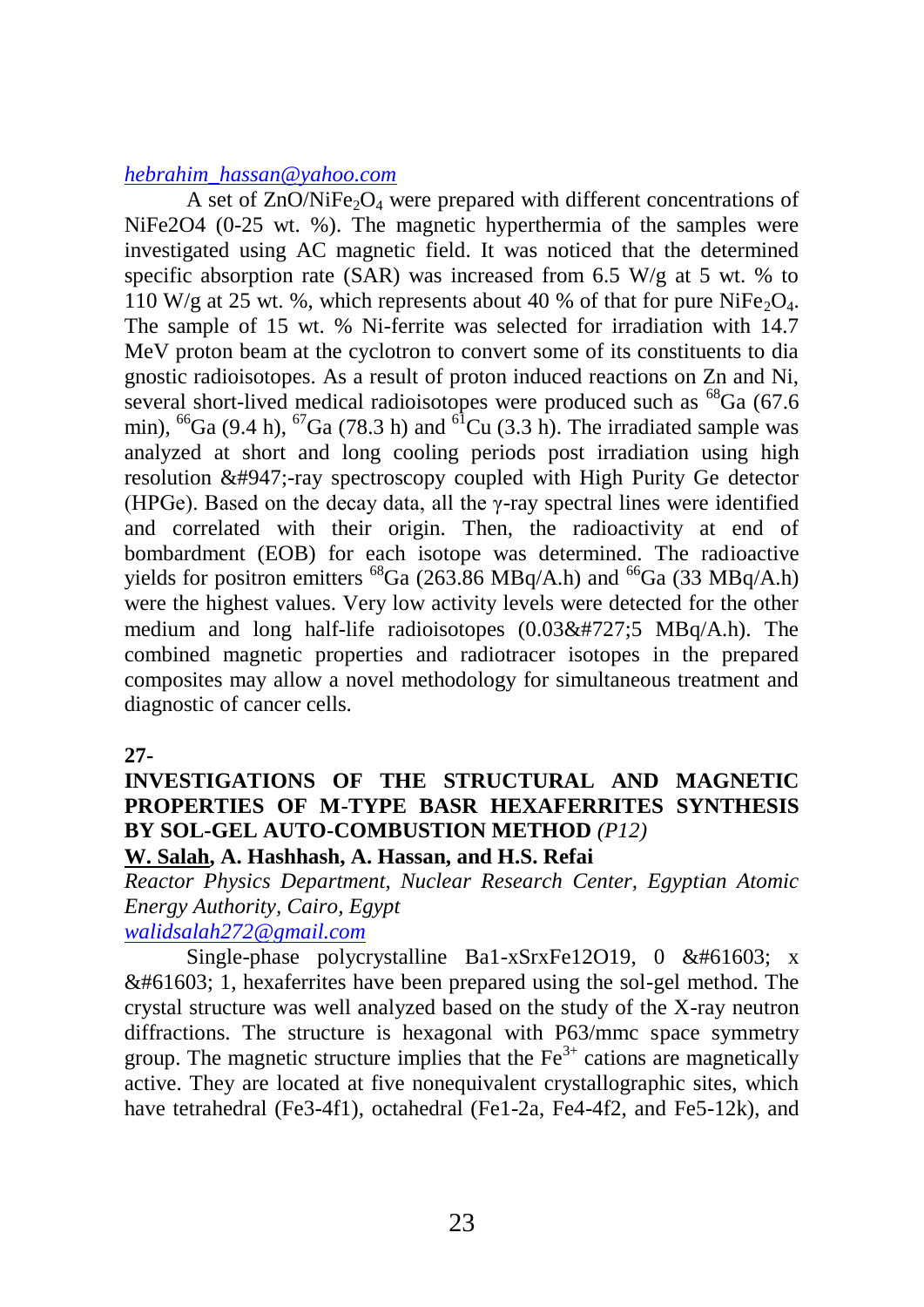trigonal bipyramidal (Fe2-2b). More different techniques such as scanning electron microscopy (SEM), energy-dispersive X-ray spectroscopy (EDS), and thermal analysis were used to characterize the studied samples. The magnetic hysteresis loops were performed at room temperature. The substitution of Ba ions by Sr ions enhances the thermal stability and the magnetizations of hexaferrites.

**28-**

# **FLUX AND POWER DISTRIBUTION ANALYSIS FOR HTR-10 REACTOR CORE LOADED WITH URANIUM OXIDE** *(O19)*

## **Mohamed A. Alzamly, Moustaf Aziz, Alya A. Badawi, Hanaa Abou Gabal and Abdel Raouf A. Gadallah**

*Nuclear and Radiological Safety Research Center, Egyptian Atomic Energy Authority, Nasr City, Cairo, Egypt*

# *[mohamed.a.atiea@gmail.com](mailto:mohamed.a.atiea@gmail.com)*

MCNP6 computer code is used to model HTR-10 core reactor.  $UO<sub>2</sub>$ fuel is used. We determined the Flux and power distribution for normal core loaded by  $UO<sub>2</sub>$  fuel pebbles of the reference HTR-10 reactor. The results show an analogue between the thermal flux distribution and the power distribution, where the thermal neutrons are responsible on causing the fission, and hence production. The thermal flux has its maximum value at the core center and decreases as we move away from the center. The thermal flux is increased near the reflector because the neutron reflector scatters back (or reflects) into the core many neutrons that would otherwise escape. The neutrons reflected back into the core are available for chain reaction (reflector savings).

### **29-**

# **TREATMENT OF GRAPHENE IN NON-COMMUTATIVE GEOMETRY AND ITS THERMAL PROPERTIES** *(O20)* **Lakhdar Sek, Mokhtar Falek, and Mustafa Moumni**

*University of Biskra, Algeria [lakhdar.sek@univ-biskra.dz](mailto:lakhdar.sek@univ-biskra.dz)*

In this paper, we study the  $(2+1)$  massless Dirac equation under the influence of an external magnetic field in non-commutative geometry. Where we obey the system to a simple transformation in order to get the energy eigenvalues and their corresponding wave function. More than this, we deal with the system at high regime temperature T by the partition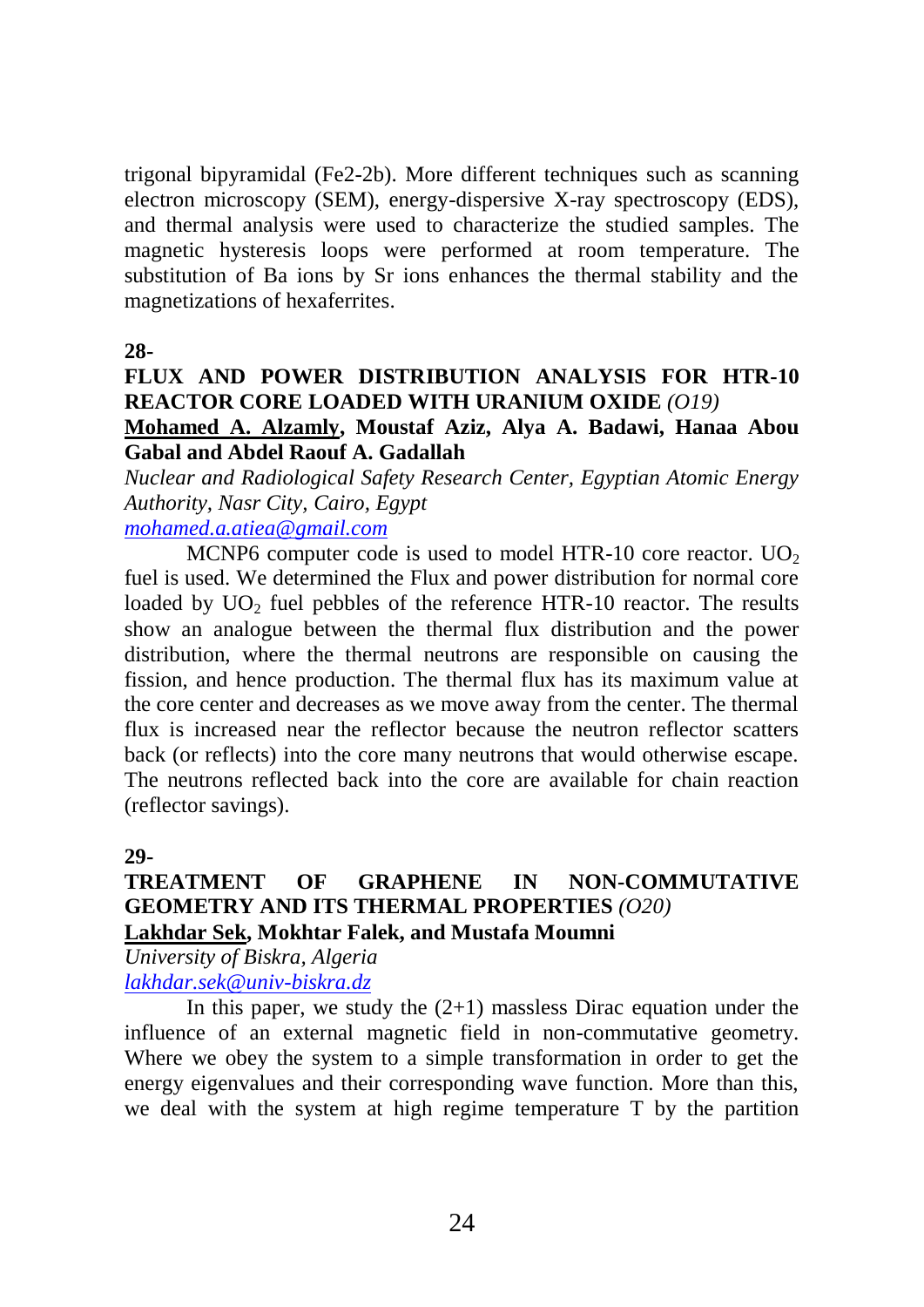function Z, to notice that the system has been influenced by the studied geometry.

#### **30-**

# **THE USE OF ION IMPLANTATION FOR SYNTHESIZING OF SOME A3B5 TRIPLE SEMICONDUCTORS AND THEIR ANALYSIS BY LASER RAMAN SPECTROSCOPY** *(O21)*

#### **Sergo V. Gotoshia and Lamara V. Gotoshia**

*Ivane Javachishvili Tbilisi State University, R. Aglaze Institute Of Inorganic Chemistry and Electrochemistry, Sergo V. Gotoshia Laser Center, Georgia [sergotoshia@yahoo.com](mailto:sergotoshia@yahoo.com)*

When bombarding semiconductor surfaces with energy particles, there is a distruction of the crystalline structure. When doped in large doses, the crystalline structure goes into an amorphous state. With subsequent thermal or laser treatment, the crystal structure is restored. When we bombard a semiconductor with neutral ions, the chemical formula of the crystalline target does not change. Ions fit into the spaces between the nodes and form various types of point or cluster defects. In proportion to the increase in dose, complete amorphization occurs. When we bombard a semiconductor with replaceable impurity ions, in some combination (target ion), it is possible that a complex unit of a new formula has arisen. We produced the bombardment of the GaAs target with phosphorus and aluminum ions. Also, Ionic implantation of GaP with arsenic, nitrogen and aluminum ions was performed. We produced Ionic implantation at room and 4000C temperature. We investigated and analyzed the surfaces modified by ion implantation using laser Raman spectroscopy method. We were shooting spectra at room temperature. Laser Raman spectrometer is a laboratory-type laser system, which we built on the base of the double monorometor of the DFS-24. The focal length of the spectrometer is 800 mm, the light power is 9.8, the dispersion is 0.45 nm. To excite the spectra, we obtained radiation of 488.0 and 514.5 nm wavelengths of argon laser. We have discovered that, in the first stage of implantation of GaAs with phosphorus, a triple amorphous compound of GaAsP was formed on the surface GaAs. In the case of implantation with aluminum, the amorphous triple compound GaAlAs was synthesized. It turned out to be interesting implantation of GaP. When implanting it with arsenic and nitrogen, we did not find a triplecompounds with laser Raman spectroscopy. When implanting with aluminum in two different doses, we fixed that formed two amorphous thin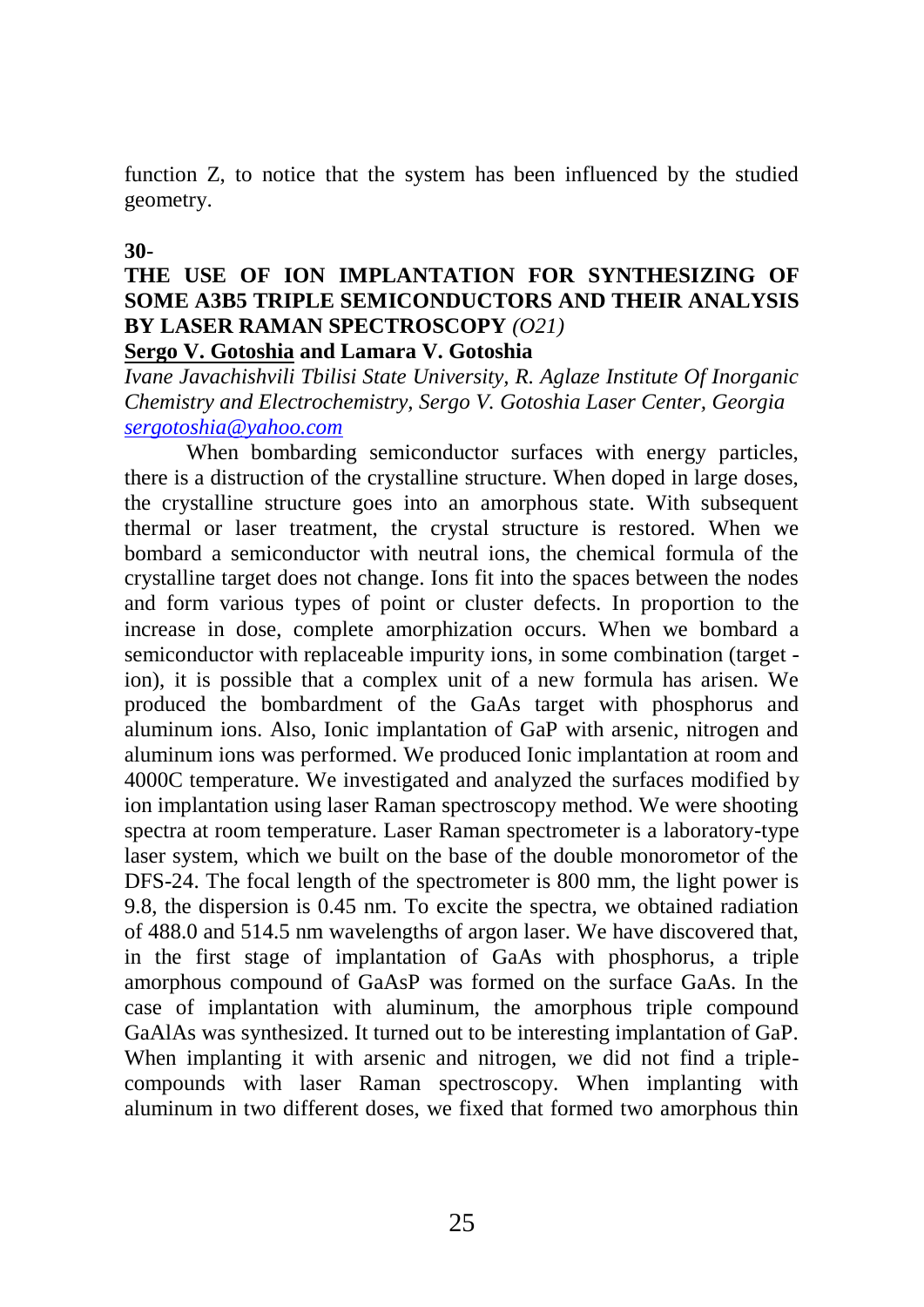layers of GaAlP different composition. After thermal processing of the synthesized layers, the spectra show that amorphous triple systems are gradually transformed into crystalline triple compounds.

#### **31-**

## **THEORETICAL INVESTIGATION OF STRUCTURAL AND ELECTRONIC PROPERTIES OF MOLYBDENUM DICHALCOGENIDES MONOLAYERS AND LITHIUM ADSORPTION ON THEIR SURFACES** *(P13)*

#### **Malak Bounbaa, Mohamed Khuili, Nejma Fazouan, and El houssine Atmani**

*Faculty of Sciences and Technologies of Mohammedia, Mohammedia, Grand Casablanca, Morocco*

### *[malak.bounbaa@etu.fstm.ac.ma](mailto:malak.bounbaa@etu.fstm.ac.ma)*

It is important to improve the high-efficient anode materials for Li batteries, which require the large capacity, high stability and mobility. The research carried out in this study mainly concerns the transition metal dichalcogenide anode MoX2 (X=S, Se, Te). Structural, electronic and thermoelectric pr operties of MoX2 monolayers have studied using DFT method. In this regard, it concluded from the calculation of the cohesive energy that the level of stability increases from MoTe2 to MoSe2 also from MoSe2 to MoS2. All three compounds are semiconductors with direct band gaps in the range of 1 to 1.8 eV. We have studied the adsorption behavior of lithium on the three different transition-metal dichalcogenide monolayers MoX2 ( $X=S$ , Se, Te). We found that Li adsorbed on MoS2 rather stronger than other considered MoX2 materials. We also studied the effect of the increasing number of adsorbed Li atoms, and we determined the most preferred adsorption sites for the Li atom. Our results indicate that these materials can be a promising anode material for high-performance Lithium ion batteries.

### **32-**

# **DOUBLE-BETA DECAY AND LORENTZ VIOLATION** *(O22)* **Sabin Stoica**

*International Centre for Advanced Training and Research in Physics (CIFRA), 407, Atomistilor street, PO Box MG12, 077125 Bucharest-Magurele, Romania*

*[sabin.stoica@cifra-c2unesco.ro](mailto:sabin.stoica@cifra-c2unesco.ro)*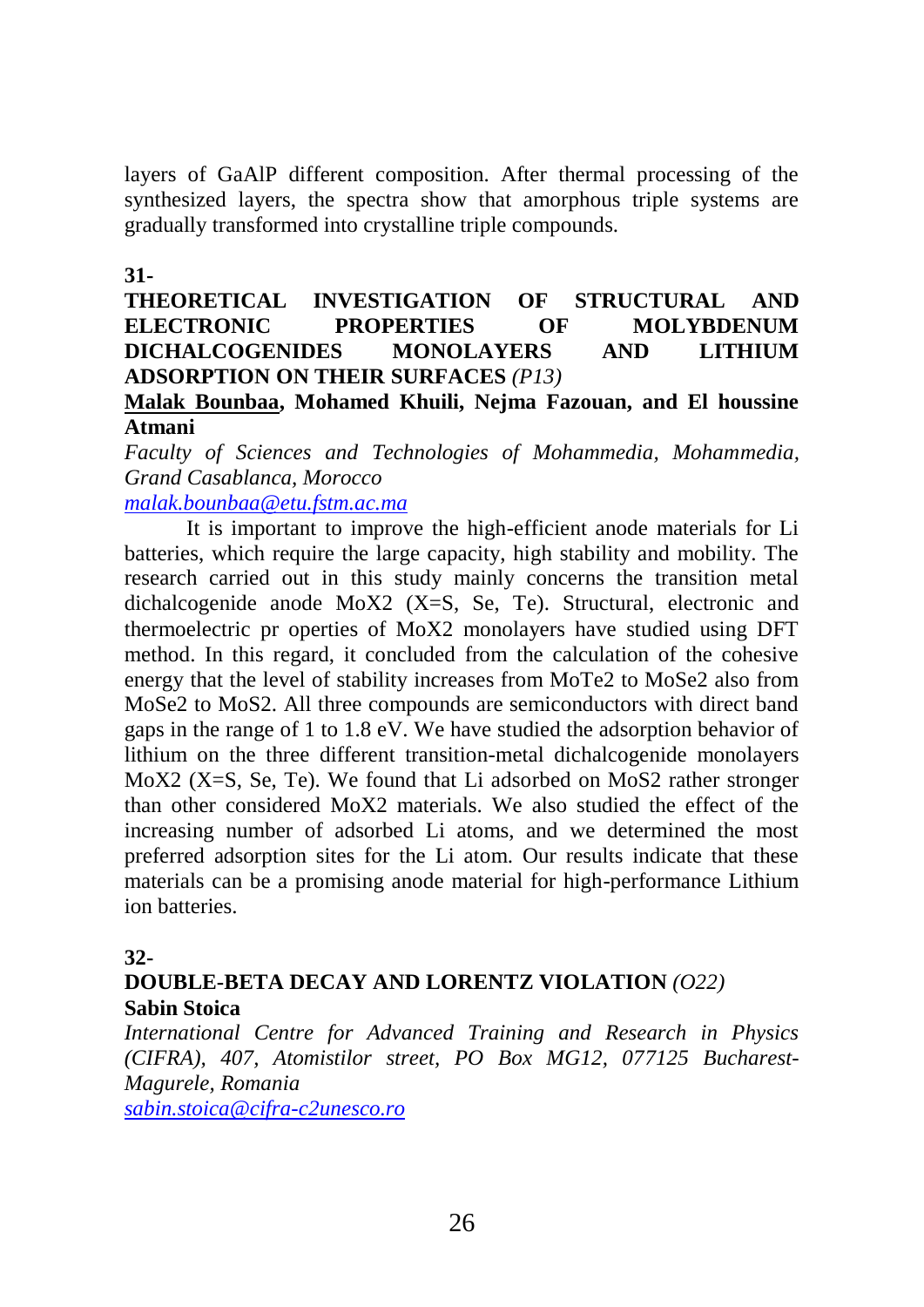Double beta decay (DBD) is a currently hot research topic as it can offer a wide range of physics investigations beyond the Standard Model (BSM). These refer to some fundamental neutrino properties, yet unknown (neutrino nature is it a Dirac or a Majorana particle, the neutrino absolute mass and mass hierarchy, number of neutrino flavors, etc.), conservation of the lepton number and validity of Lorentz and CP symmetries, as well as to different BSM mechanisms that can contribute to the neutrinoless doublebeta decay. In my talk, Ill first summarize the current challenges facing the DBD study. Then, Ill refer in particular to the growing interest in testing the Lorentz invariance violation (LIV) in DBD. Such investigations are currently been conducted in several large experiments as EXO, GERDA, SuperNEMO, CUORE and CUPID-0, and are based, on one side, on precise measurements of the electron spectra and their angular correlations in twoneutrino double-beta decay and, on the other side, on reliable theoretical calculations of these spectra. Ill presents the theoretical formalism and precise calculation of the single, summed energy and angular correlation electron spectra, along with their deviations due to LIV. Next, Ill show different signatures of LIV that can be investigated in DBD experiments and the current constraints of the coefficient that governs the LIV strengths. Finally, Ill propose an alternative, new method to constrain this coefficient through the measurement of the angular correlation coefficient, and show that future DBD experiments can improve these limits significantly.

#### **References**

1. S. Stoica, Investigation of Lorentz symmetry violation in double-beta decay, MEDEX19, Prague, May 28-June 2, 2019 (invited talk).

2. O. Nitescu, S. Ghinescu, and S. Stoica, J. Phys. G 47, 055112 (2020).

3. O. Nitescu, S. Ghinescu, and S. Stoica, Phys. Rev. D 103, L031701 (2021).

4. S. Stoica, Study of kinematic factors in double-beta decay, Conference on Neutrino and Nuclear Physics (CNNP2020), February 20-24, 2020, Cape Town, South Africa (invited talk).

5. S. Ghinescu, O. Nitescu and S. Stoica, Phys. Rev. D 105, 055032 (2022).

**33-**

**MODELING AND ASSESSMENT OF RADIOACTIVE IODINE DISPERSION INSIDE EGYPTIAN RADIOISOTOPE PRODUCTION FACILITY** *(O23)* **Hesham Elkhatib**

27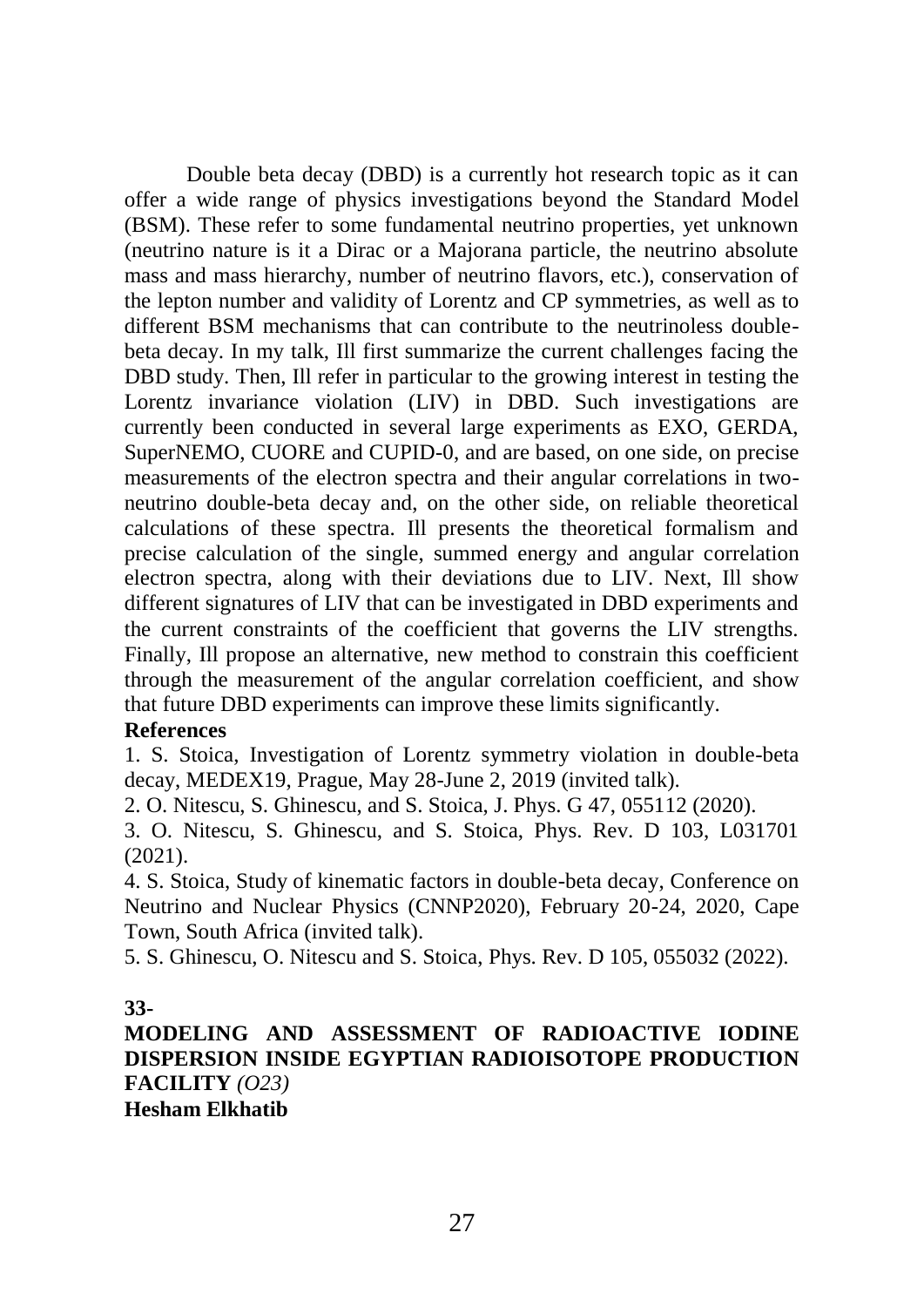*ETRR-2 Complex, Egyptian Atomic Energy Authority, Egypt [heskhatib1966@yahoo.com](mailto:heskhatib1966@yahoo.com)*

Air quality is very important topic in radioisotope production facility. It is mandatory for some operators to be available behind hot cell to practice some activities concerning maintenance and operation. One of these tasks is redundant transferring Radioiodine from cell to QC lab and vice versa for measurements. Contamw is a simulation model from NIST (National Institute of Standards and Technology) is used to predict <sup>131</sup>I concentration in air in hot cell and area of operator behind the cell in emergency case. Emergency is described by dropping small amount of  $^{131}$ I on cell floor. The model predicts the elapsed time for exhaust system to remove contaminants to dedicated filter and protect operator from inhalation. An emergency statue is also studied in case of opening  $^{131}$ I cell door hole (20 cm) by operators to pick the sample for quality control tests. Pressure interference occurs in this situation permitting some Iodine traces in the area under consideration. Ventilation system is responsible to evacuate and removes all radioactive species to settle inside dedicated filters to clean the area and keeps it in permissible safe limits.

#### **34-**

# **NUCLEAR SECURITY ENHANCEMENT FOR A TYPICAL NUCLEAR FUEL FABRICATION FACILITY WITH ENRICHED URANIUM** *(P14)*

#### **Hade Elsayed**

*ETRR-2 Complex, Egyptian Atomic Energy Authority, Egypt [elsayedhade@yahoo.com](mailto:elsayedhade@yahoo.com)*

In uranium fuel fabrication facilities with low enriched uranium 20% which uses in research reactors, large amounts of radioactive material are present in a dispersible form. This is particularly so in the early stages of the fuel fabrication process. In addition, the radioactive material encountered exists in diverse chemical and physical forms and is used in conjunction with flammable or chemically reactive substances as part of the process. Thus, in these facilities, the main hazards are potential criticality and releases of uranium hexafluoride (UF<sub>6</sub>) and U<sub>3</sub>O<sub>8</sub>, from which workers, public and the environment should be protected. Nuclear facilities are vulnerable to terrorist attacks or thefts of nuclear material, especially for fissile materials which can be used for nuclear weapons. In Nuclear Fuel for Research reactors typically use a form of uranium that is more highly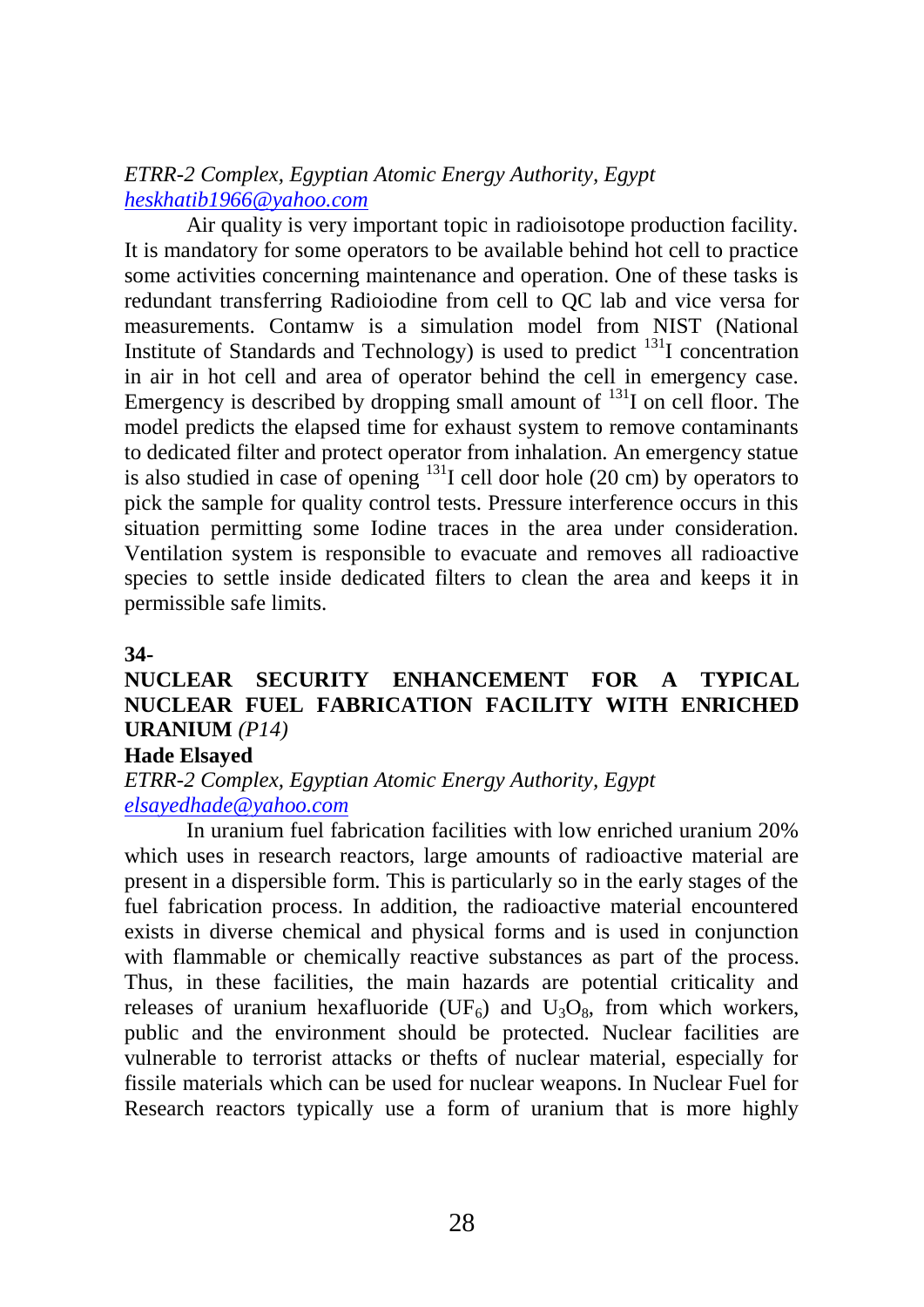enriched (20 %) than that used for power reactors, which may be a more attractive target for theft. For this reasons, It is very Important to improvement the nuclear security for Nuclear Fuel Fabrication Facility to prevent any Sabotage or threat against the facility or radioactive material. The operations with the fissile materials such as  $^{235}$ U introduce the risk of a criticality accident that may be lethal to nearby personnel and can lead the facility to shutdown. Therefore, the prevention of a nuclear criticality accident or the sabotage in these facilities should play a major role in the design of a nuclear facility. The objectives of criticality safety are to prevent a self-sustained nuclear chain reaction and to minimize the consequences. In this paper we will perform the nuclear security system exists in the facility and discus the weak points appear in the facility. And then we will be proposed the upgrade the nuclear security in this facility to overcome these weak points.

**35-**

## **THEORETICAL STUDY OF VARIOUS FLUIDS ON THE TRANSIENT PERFORMANCE OF A TWO-PHASE CLOSED THERMOSYPHON (TPCT)** *(O24)*

# **Loula A. Shouman<sup>1</sup> , Mohamed Abd El-Aziz<sup>2</sup> , and Hesham ELkhatib<sup>3</sup>**

*1,3Reactors Department, Nuclear Research Center, Egyptian Atomic Energy Authority, Cairo – Egypt*

*<sup>2</sup>Nuclear Safety Research and Radiological Emergencies Department, NCRRT Center, Egyptian Atomic Energy Authority, Cairo – Egypt [heskhatib1966@yahoo.com](mailto:heskhatib1966@yahoo.com)*

The importance of a passive cooling technique for a nuclear reactor has recently been demonstrated. As a result, a passive cooling mechanism for the nuclear reactors using two-phase thermosyphon was proposed. The transient thermal behavior of the two-phase closed thermosyphon has been described using a mathematical model (TPCT). The working fluids in this investigation include water, acetone, heptane, and toluene. The impact of these various fluids on TPCT performance is predicted. According to the data, the water reaches faster to steady state in evaporator. As the Acetone has the greatest temperature  $(52^0C)$  and the highest heat transfer coefficient  $(160 \text{ W/m}^2)$ . K) under the same conditions. Acetone has double the heat transfer coefficient of heptane and is slightly closer to water. Water has the lowest wall temperature  $(240^0C)$  and the highest heat transfer coefficient (3350 W/m<sup>2</sup> K) in the condenser. Water has a three-fold higher heat*.*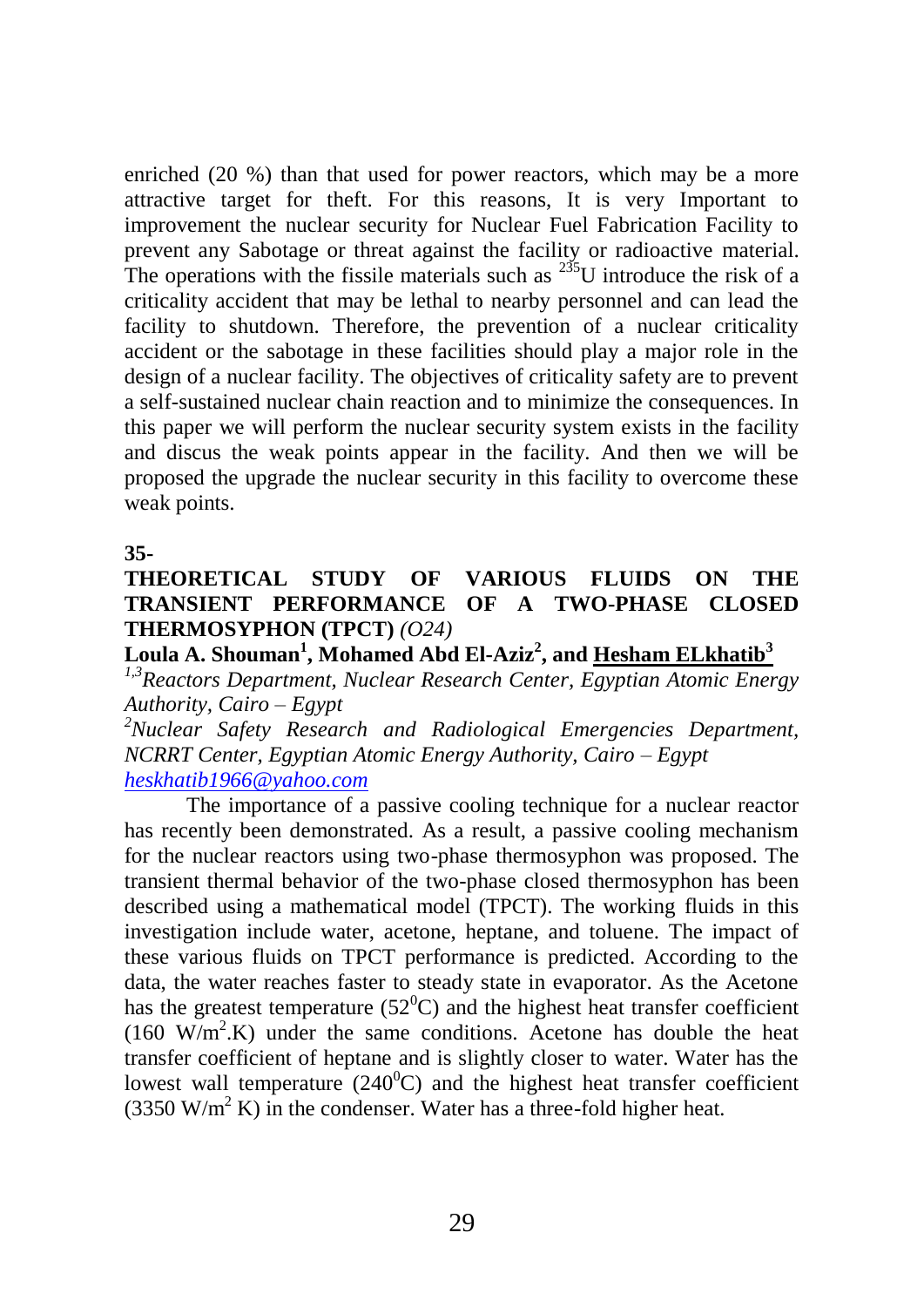#### **36- SIMULATION OF MINIMUM BIAS EVENTS USING PYTHIA8**  *(P15)*

#### **Nameeqa Firdous, Malik M Junaid, and Muhammad Faheem**

*GIFT University, Gujranwala, Pakistan [nameeqa@gift.edu.pk](mailto:nameeqa@gift.edu.pk)*

#### **(Abstract not available)**

**37-**

# **URANIUM ENRICHMENT VERIFICATION USING THERMAL/FAST FISSION YIELD RATIO SIGNATURE** *(O25)*

#### **M. Tohamy**

*Experimental Nuclear Physics Department, Nuclear Research Center, Egyptian Atomic Energy Authority, Egypt*

*[m\\_tohamy\\_nph@hotmail.com](mailto:m_tohamy_nph@hotmail.com)*

Uranium is of the most important fissile materials; therefore its interrogation is of great importance. For this verifying the declared information on uranium in a sample with that which actually exists represents an experimental challenge. The intent of this work is to use the difference in fission product yield ratio values to identify fissile and fertile compositions of uranium material. A compact 5 Ci Am-Be isotopic neutron source is used as an active neutron interrogation source to provide information on thermal and fast neutron-induced fission on  $^{235}$ U and  $^{238}$ U, respectively. The experiment aims to use a selected database of observed delayed gamma-ray measurements from short-lived fission products which are suitable to derive the fission yields that are to be used to certify the enrichment of uranium samples. The fission products were identified based on delayed gamma-rays measured using a high-efficiency (70%) HPGe detector. The obtained complex gamma spectra were analyzed and the peaks were assigned as fingerprints to the corresponding fission products. This method makes possible the use of differences in fission product yield ratios between them to identify changes in fissile and fertile compositions (enrichment/depletion) of uranium material. Analytical expressions are derived to relate the fission yield ratio  $(^{235}U, FP) / (^{238}U, FP)$  values versus the enrichments for  $^{92}Y$ ,  $^{91}Sr$ ,  $^{92}Sr$ ,  $^{88}Kr$ ,  $^{105}Ru$ , and  $^{101}Tc$  as good indicators for enrichment determination.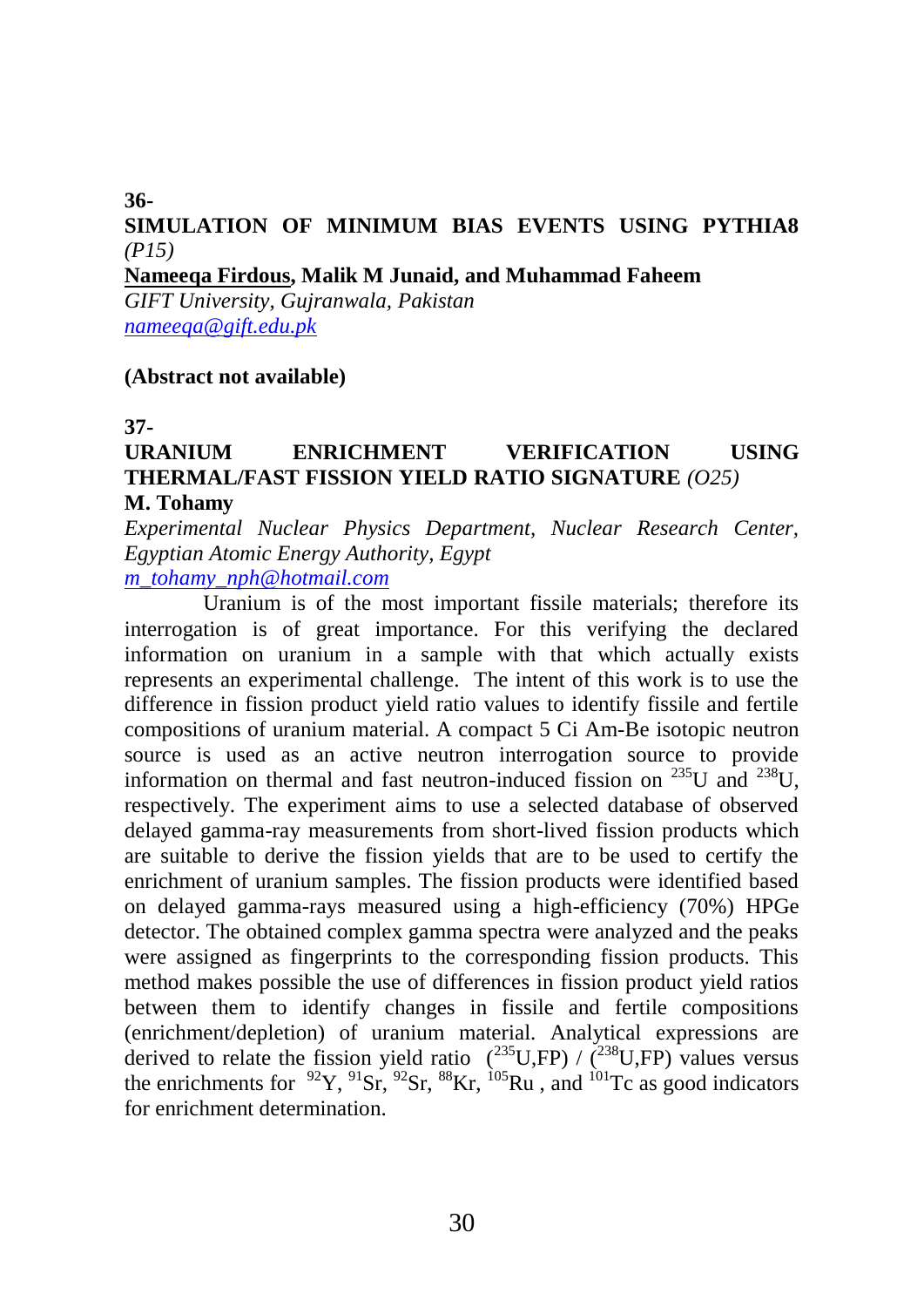#### **38- UNCERTAINTIES CALCULUS IN NEUTRON ACTIVATION ANALYSIS - IMPROVING THE METHOD PRECISION** *(O26)* **Bucsa Adrian Florinel, Venescu Bogdan Florin, and Nicolae Alexandru**

*Institute for Nuclear Research Pitesti – Romania [adrian.bucsa@yahoo.com](mailto:adrian.bucsa@yahoo.com)*

Neutron Activation Analysis, k<sub>0</sub>-standardization is a powerful tool in calculation of elemental concentration of different kind of samples. Using the TRIGA research reactor as a thermal neutron source, the samples are irradiated and subsequently measured using a hyper-pure germanium crystal detector. The deconvolution of gamma ray spectra is made using GENIE 2000 software. The uncertainties calculation of the obtained results has been done using KRAGTEN method, very specific tool for neutron activation analysis equations. The paper underlines the key role of expressing a high precision of results.

#### **39-**

# **DISCRET GRAVITY** *(O27)* **Frederic Lassiaille**

#### *FL research, France [frederic.lassiaille@yahoo.com](mailto:frederic.lassiaille@yahoo.com)*

Null four-vectors of General Relativity (GR), suggest mathematical developments. Two of them are presented. It is reminded that in GR a privileged frame exists, which is the frame in which time elapses the most. It is showed that a particle generates locally a space-time deformation, which transforms this privileged frame according to the boost associated with its velocity in this frame. From this remark in physics and those mathematical developments, the motivation as well as the first developments of a new and discrete relativity appears naturally. It uses a four-momentum instead of the stress-energy tensor for calculation of space-time structure. It is showed that the surrounding effect prevailing in [1] appears also as the inner part of such a model. Under an unifying assumption, this surrounding effect appears in particle physics as well and suggests a scheme for a possible solution of the Yang-Mills Millennium problem.

### **References**

[1] F. Lassiaille, EPJ Web of Conf 182 03006 (2018).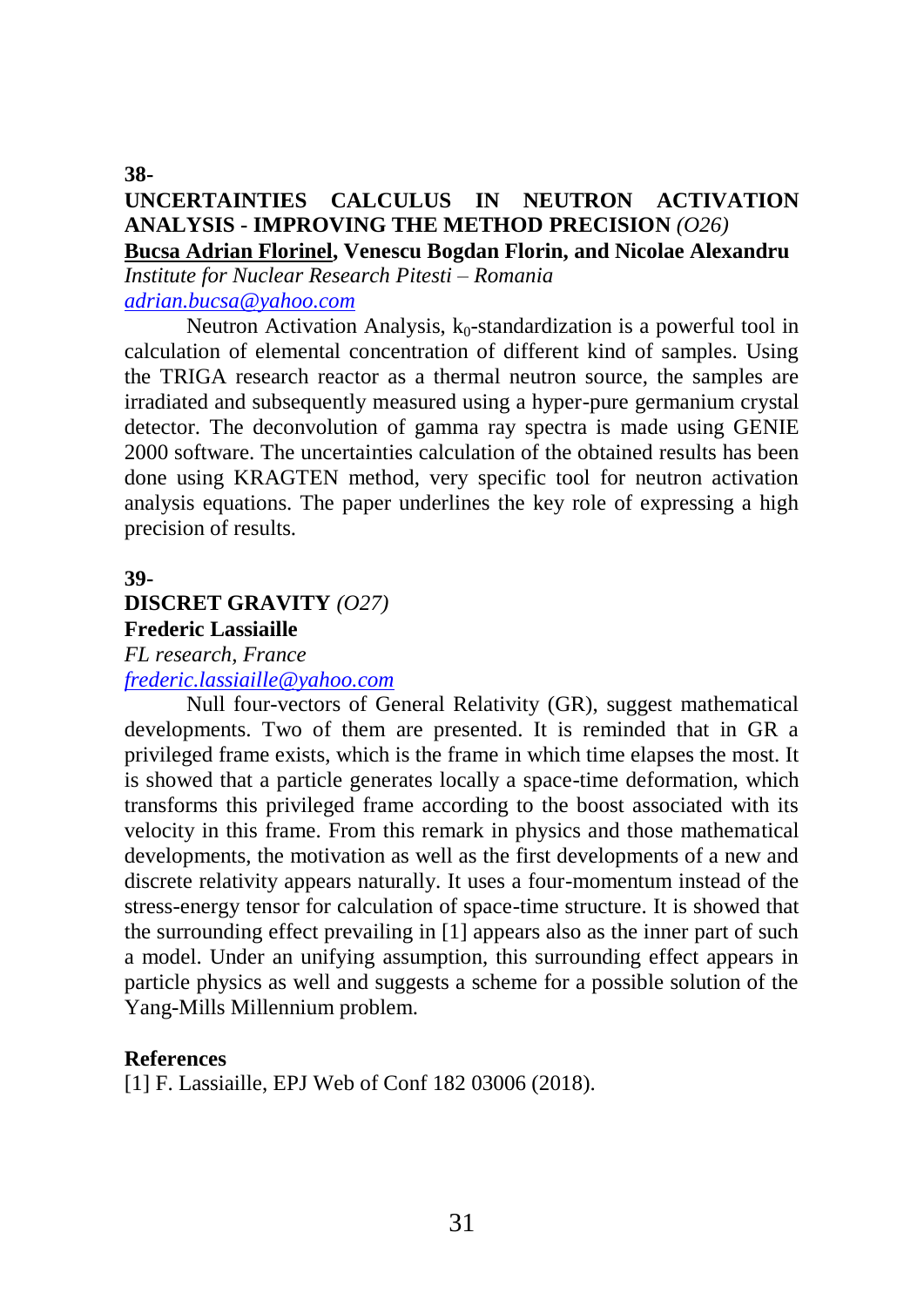**40-**

## **PRODUCTION AND STUDY OF NEUTRON RICH HEAVY NUCLEI, GALS SETUP** *(O28)*

# **S. Zemlyanoy<sup>1</sup> , K. Avvakumov<sup>1</sup> , B. Zuzaan<sup>1</sup> , Yu. Kudryavtsev<sup>2</sup> , V. Fedosseev<sup>3</sup> , and R. Bark<sup>4</sup>**

 *Joint Institute for Nuclear Research, Dubna 141980, Russia KU Leuven, Instituut voor Kern- en Stralingsfysica, Leuven, Belgium CERN, Switzerland iThemba LABS, Nat. Research Foundation, South Africa [zemlya@jinr.ru](mailto:zemlya@jinr.ru)*

A new setup, based on stopping nuclei in the gas cell and subsequent resonance laser ionization and separation by magnetic field is under stage of realization at Flerov Lab. JINR. This setup is devoted to synthesis and study of new neutron rich heavy nuclei formed in low energy multi-nucleon transfer reactions. The heavy neutron rich nuclei are very important for nuclear physics investigations, for the understanding of astrophysical nucleosynthesis and r-process. In this region is located the closed neutron shell  $N=126$  which is the last so-called waiting point. Study of the structural properties of nuclei along the neutron shell  $N = 126$  could also contribute to the present discussion of the quenching of shell gaps in nuclei with large neutron excess. A creation and launch of this facility will open a new field of research in low-energy heavy-ion physics, and new horizons in the study of unexplored north-east area of the nuclear map. It could be helpful also for finding a new way for production of heavy and super heavy nuclei. The current status of this setup will be discussed.

#### **41-**

# **MICROSCOPIC ANALYSIS OF THE PION-NUCLEUS SCATTERING IN THE ENERGY RANGE OF 130-290 MEV** *(O29)* V.K. Lukyanov<sup>1</sup>, <u>E.V. Zemlyanaya<sup>1</sup>, K.V. Lukyanov<sup>1</sup>, and I. Abdul-</u> **Magead<sup>2</sup>**

*1 Joint Institute for Nuclear Research, Dubna 141980, Russia <sup>2</sup>Cairo University, Giza, Cairo, Egypt [elena@jinr.ru](mailto:elena@jinr.ru)*

Elastic cross sections are calculated and compared with the data on pion scattering on Carbon, Calcium, Nickel and Plumbum nuclei in the energy range from 130 to 290 MeV. To this end, both the folding optical potential (OP) and the local modified Kisslinger-type OP were calculated,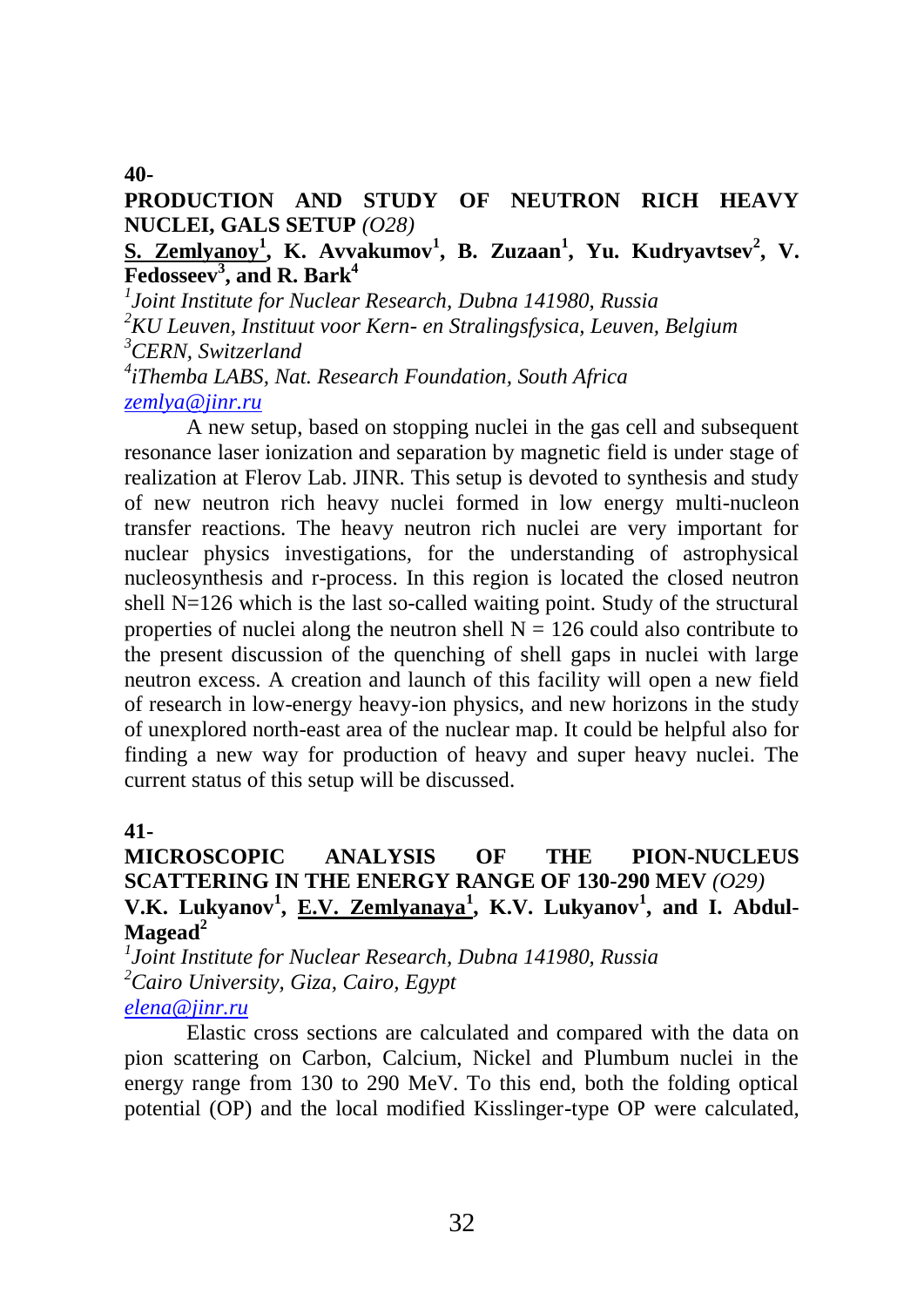and then the pion-nucleus cross sections were obtained by solving the Klein-Gordon equation to account for the relativization and distortion wave effects. Fairly good agreement with experimental data was obtained for both models of OP. The essential in-medium effect on the parameters of the pionnucleon amplitude was established since the pion is scattered not on a free but on a bound nuclear nucleon.

**©PhysicsEgypt**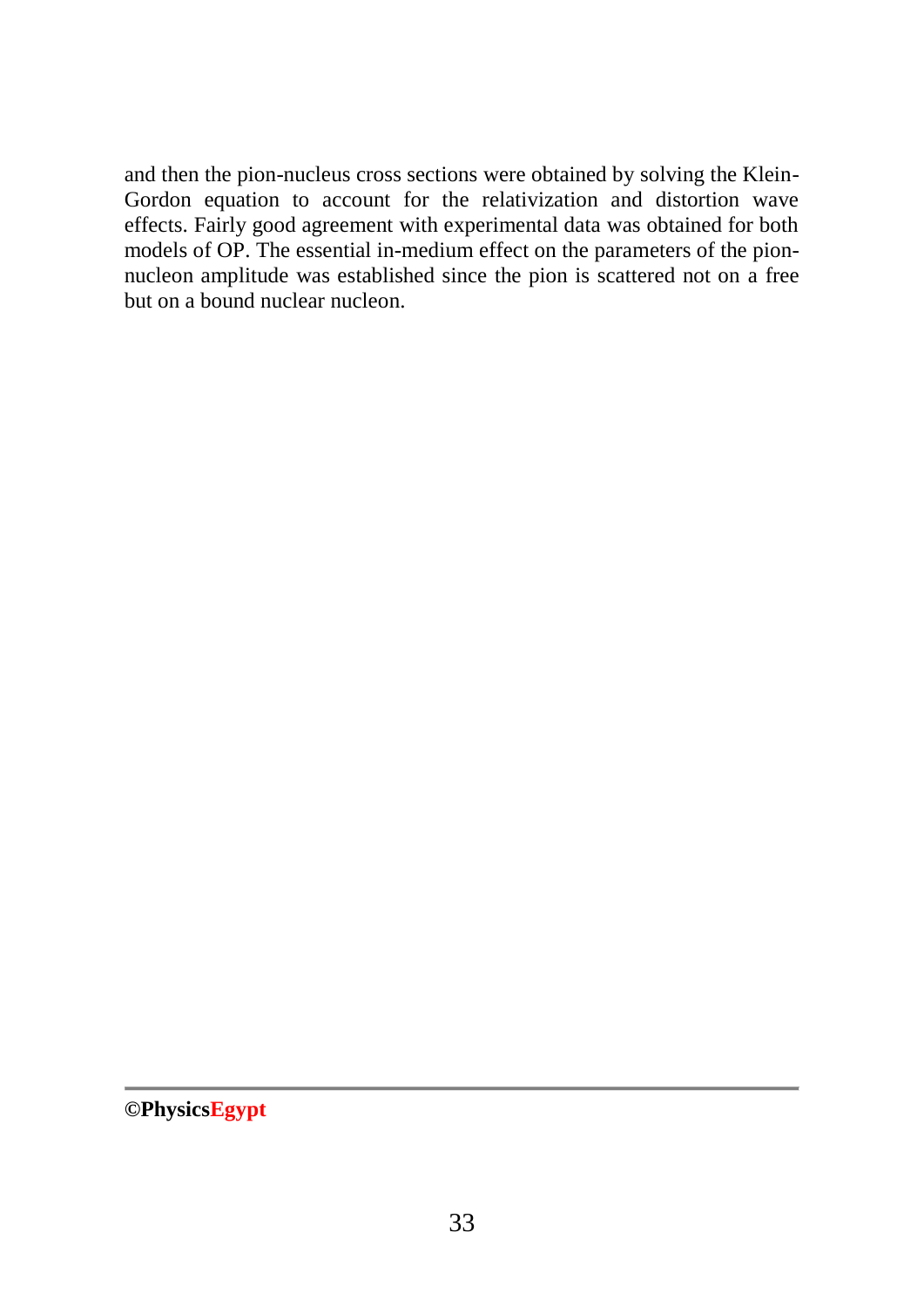# NUPPAC' 22 **Notes**

|  |  |  |  |  |  |  |  |               |  |  |  |  |  |               |  | ----------------------------------    |  |  |  |  |  |  |  |  |  |
|--|--|--|--|--|--|--|--|---------------|--|--|--|--|--|---------------|--|---------------------------------------|--|--|--|--|--|--|--|--|--|
|  |  |  |  |  |  |  |  |               |  |  |  |  |  |               |  |                                       |  |  |  |  |  |  |  |  |  |
|  |  |  |  |  |  |  |  |               |  |  |  |  |  |               |  |                                       |  |  |  |  |  |  |  |  |  |
|  |  |  |  |  |  |  |  |               |  |  |  |  |  |               |  |                                       |  |  |  |  |  |  |  |  |  |
|  |  |  |  |  |  |  |  |               |  |  |  |  |  |               |  | ------------------------------------  |  |  |  |  |  |  |  |  |  |
|  |  |  |  |  |  |  |  |               |  |  |  |  |  |               |  | ____________________________________  |  |  |  |  |  |  |  |  |  |
|  |  |  |  |  |  |  |  |               |  |  |  |  |  |               |  |                                       |  |  |  |  |  |  |  |  |  |
|  |  |  |  |  |  |  |  |               |  |  |  |  |  |               |  |                                       |  |  |  |  |  |  |  |  |  |
|  |  |  |  |  |  |  |  |               |  |  |  |  |  |               |  |                                       |  |  |  |  |  |  |  |  |  |
|  |  |  |  |  |  |  |  |               |  |  |  |  |  |               |  | ------------------------------------- |  |  |  |  |  |  |  |  |  |
|  |  |  |  |  |  |  |  |               |  |  |  |  |  |               |  |                                       |  |  |  |  |  |  |  |  |  |
|  |  |  |  |  |  |  |  |               |  |  |  |  |  |               |  |                                       |  |  |  |  |  |  |  |  |  |
|  |  |  |  |  |  |  |  |               |  |  |  |  |  |               |  |                                       |  |  |  |  |  |  |  |  |  |
|  |  |  |  |  |  |  |  |               |  |  |  |  |  |               |  |                                       |  |  |  |  |  |  |  |  |  |
|  |  |  |  |  |  |  |  |               |  |  |  |  |  |               |  |                                       |  |  |  |  |  |  |  |  |  |
|  |  |  |  |  |  |  |  |               |  |  |  |  |  |               |  |                                       |  |  |  |  |  |  |  |  |  |
|  |  |  |  |  |  |  |  |               |  |  |  |  |  |               |  |                                       |  |  |  |  |  |  |  |  |  |
|  |  |  |  |  |  |  |  |               |  |  |  |  |  |               |  | ----------------------------------    |  |  |  |  |  |  |  |  |  |
|  |  |  |  |  |  |  |  |               |  |  |  |  |  |               |  | ---------------------------------     |  |  |  |  |  |  |  |  |  |
|  |  |  |  |  |  |  |  |               |  |  |  |  |  |               |  |                                       |  |  |  |  |  |  |  |  |  |
|  |  |  |  |  |  |  |  |               |  |  |  |  |  |               |  |                                       |  |  |  |  |  |  |  |  |  |
|  |  |  |  |  |  |  |  |               |  |  |  |  |  |               |  |                                       |  |  |  |  |  |  |  |  |  |
|  |  |  |  |  |  |  |  |               |  |  |  |  |  |               |  |                                       |  |  |  |  |  |  |  |  |  |
|  |  |  |  |  |  |  |  |               |  |  |  |  |  |               |  |                                       |  |  |  |  |  |  |  |  |  |
|  |  |  |  |  |  |  |  | $\sim$ $\sim$ |  |  |  |  |  | $\sim$ $\sim$ |  | $\frac{1}{2}$                         |  |  |  |  |  |  |  |  |  |
|  |  |  |  |  |  |  |  |               |  |  |  |  |  |               |  |                                       |  |  |  |  |  |  |  |  |  |
|  |  |  |  |  |  |  |  |               |  |  |  |  |  |               |  |                                       |  |  |  |  |  |  |  |  |  |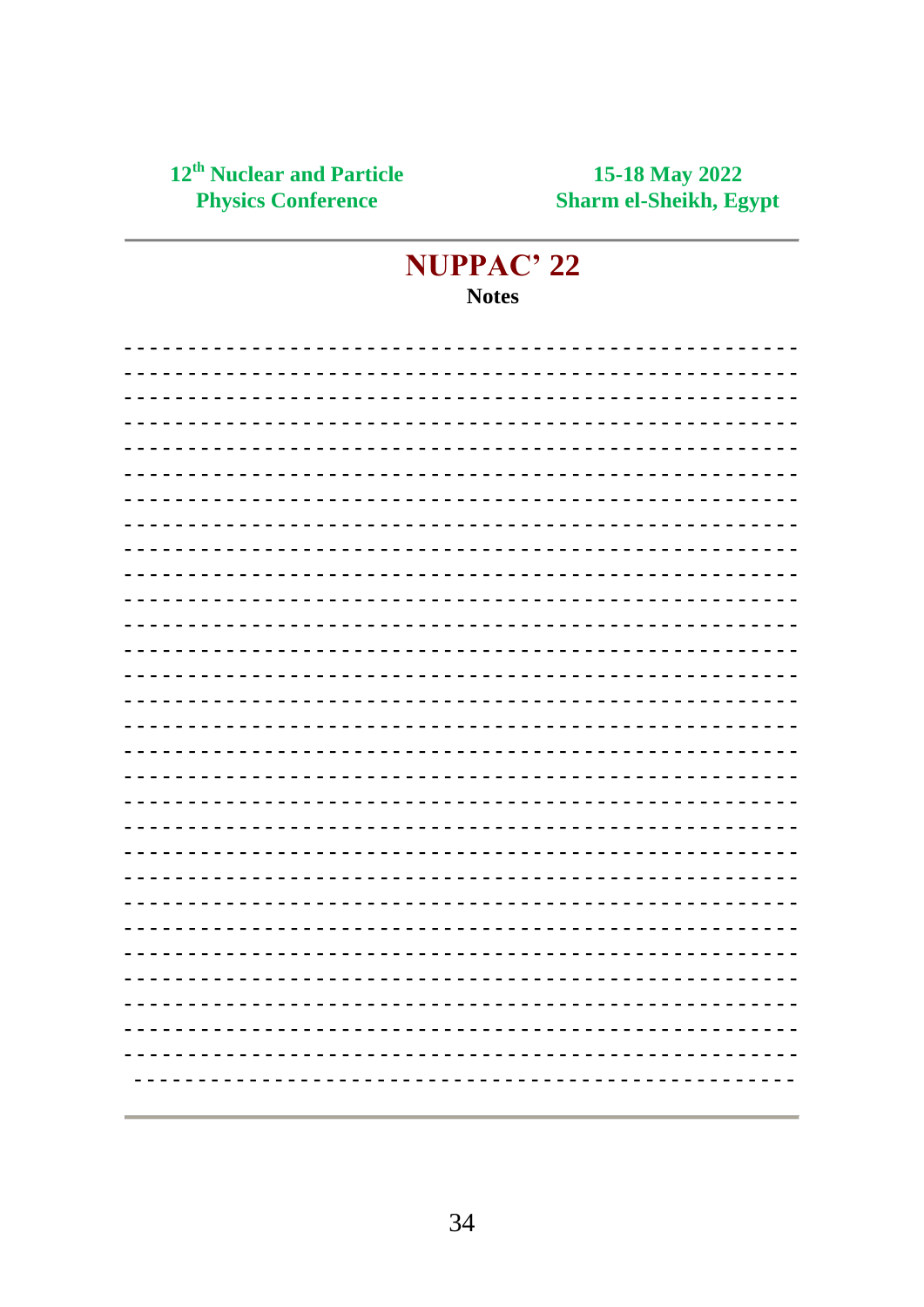# NUPPAC' 22 **Notes**

|  |  |  |  |  |  |  |  |  |  |  |  |  |  |  | ------------------------------------- |  |  |  |  |  |  |  |  |  |
|--|--|--|--|--|--|--|--|--|--|--|--|--|--|--|---------------------------------------|--|--|--|--|--|--|--|--|--|
|  |  |  |  |  |  |  |  |  |  |  |  |  |  |  |                                       |  |  |  |  |  |  |  |  |  |
|  |  |  |  |  |  |  |  |  |  |  |  |  |  |  |                                       |  |  |  |  |  |  |  |  |  |
|  |  |  |  |  |  |  |  |  |  |  |  |  |  |  |                                       |  |  |  |  |  |  |  |  |  |
|  |  |  |  |  |  |  |  |  |  |  |  |  |  |  |                                       |  |  |  |  |  |  |  |  |  |
|  |  |  |  |  |  |  |  |  |  |  |  |  |  |  | ----------------------------------    |  |  |  |  |  |  |  |  |  |
|  |  |  |  |  |  |  |  |  |  |  |  |  |  |  |                                       |  |  |  |  |  |  |  |  |  |
|  |  |  |  |  |  |  |  |  |  |  |  |  |  |  |                                       |  |  |  |  |  |  |  |  |  |
|  |  |  |  |  |  |  |  |  |  |  |  |  |  |  | -----------------------------------   |  |  |  |  |  |  |  |  |  |
|  |  |  |  |  |  |  |  |  |  |  |  |  |  |  |                                       |  |  |  |  |  |  |  |  |  |
|  |  |  |  |  |  |  |  |  |  |  |  |  |  |  |                                       |  |  |  |  |  |  |  |  |  |
|  |  |  |  |  |  |  |  |  |  |  |  |  |  |  |                                       |  |  |  |  |  |  |  |  |  |
|  |  |  |  |  |  |  |  |  |  |  |  |  |  |  |                                       |  |  |  |  |  |  |  |  |  |
|  |  |  |  |  |  |  |  |  |  |  |  |  |  |  |                                       |  |  |  |  |  |  |  |  |  |
|  |  |  |  |  |  |  |  |  |  |  |  |  |  |  |                                       |  |  |  |  |  |  |  |  |  |
|  |  |  |  |  |  |  |  |  |  |  |  |  |  |  |                                       |  |  |  |  |  |  |  |  |  |
|  |  |  |  |  |  |  |  |  |  |  |  |  |  |  |                                       |  |  |  |  |  |  |  |  |  |
|  |  |  |  |  |  |  |  |  |  |  |  |  |  |  |                                       |  |  |  |  |  |  |  |  |  |
|  |  |  |  |  |  |  |  |  |  |  |  |  |  |  | ----------------------------------    |  |  |  |  |  |  |  |  |  |
|  |  |  |  |  |  |  |  |  |  |  |  |  |  |  |                                       |  |  |  |  |  |  |  |  |  |
|  |  |  |  |  |  |  |  |  |  |  |  |  |  |  |                                       |  |  |  |  |  |  |  |  |  |
|  |  |  |  |  |  |  |  |  |  |  |  |  |  |  |                                       |  |  |  |  |  |  |  |  |  |
|  |  |  |  |  |  |  |  |  |  |  |  |  |  |  |                                       |  |  |  |  |  |  |  |  |  |